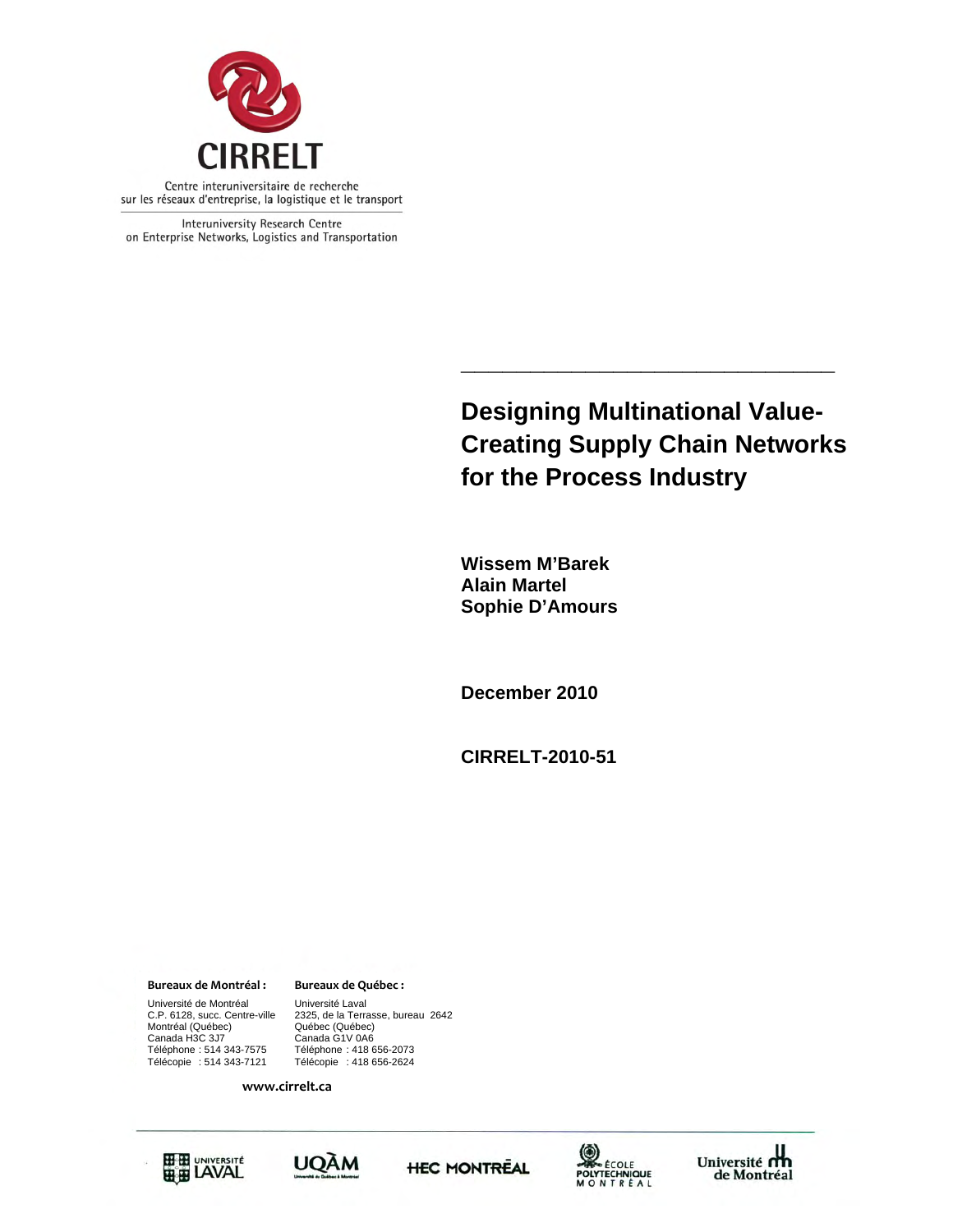# **Designing Multinational Value-Creating Supply Chain Networks for the Process Industry**

# Wissem M'Barek<sup>1,2,\*</sup>, Alain Martel<sup>1,2</sup>, Sophie D'Amours<sup>1,3</sup>

- 1 Interuniversity Research Centre on Enterprise Networks, Logistics and Transportation (CIRRELT)
- <sup>2</sup> Operations and Decision Systems Department, Université Laval, Pavillon Palasis-Prince, 2325, rue de la Terrasse, Université Laval, Québec, Canada G1V 0A6
- 3 Department of Mechanical Engineering, Université Laval, Pavillon Adrien-Pouliot, 1065, avenue de la médecine, Québec, Canada G1V 0A6

**Abstract***.* This paper presents a multi-period mathematical programming model to design multinational production-distribution networks for process industry companies. The model is based on the mapping of the industry manufacturing process onto potential productiondistribution facility locations, platforms and systems. The industrial process is defined by a directed multigraph of production and storage activities and by many-to-many recipes. Each facility may be transformed in time, and its capacity is specified by selecting facility platform and production-distribution system options. The objective is to maximize the economic value added of the multinational company in a predetermined currency. The methodology is illustrated by applying it to the case of the pulp and paper industry.

**Keywords**. Supply chain network design, multinational companies, mathematical programming, process industry, pulp and paper industry.

**Acknowledgements.** This project would not have been possible without the collaboration of the Forest E-business Research Consortium (FOR@C) partners, and financial support of the Natural Sciences and Engineering Research Council of Canada (NSERC) grants CAP 248987-01 and DG 6826-07.

**\_\_\_\_\_\_\_\_\_\_\_\_\_\_\_\_\_\_\_\_\_\_\_\_\_\_\_\_\_**

Results and views expressed in this publication are the sole responsibility of the authors and do not necessarily reflect those of CIRRELT.

Les résultats et opinions contenus dans cette publication ne reflètent pas nécessairement la position du CIRRELT et n'engagent pas sa responsabilité.

<sup>\*</sup> Corresponding author: Wissem.Mbarek@cirrelt.ca

Dépôt légal – Bibliothèque et Archives nationales du Québec, Bibliothèque et Archives Canada, 2010

<sup>©</sup> Copyright M'Barek, Martel, D'Amours and CIRRELT, 2010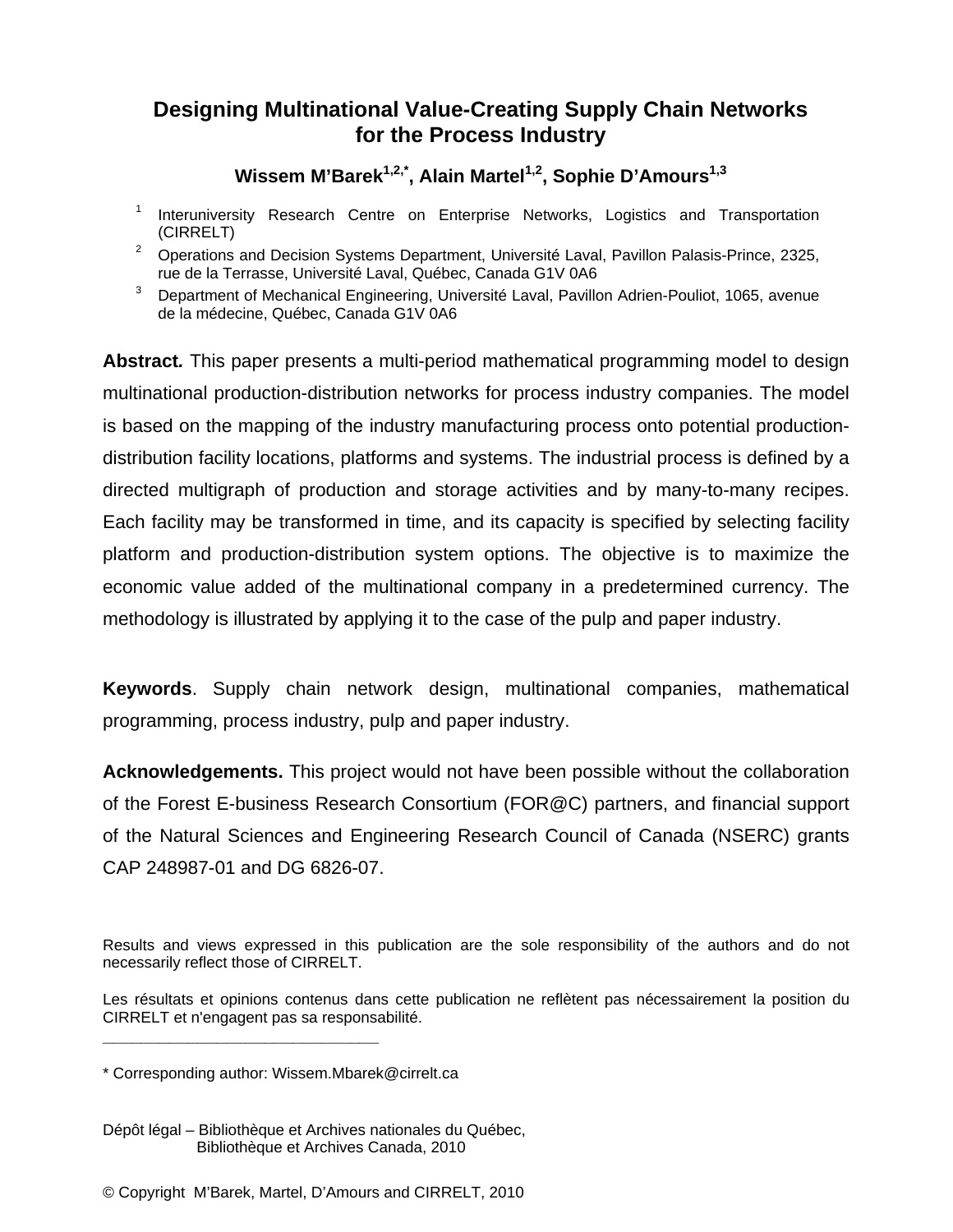# **1. Introduction**

During the last decades, the world has seen considerable economic and commercial changes characterized by industry consolidation and market globalization. Research on Supply Chain Network (SCN) design has initially focused on domestic facility location and capability decisions based on cost minimisation strategies. However, with the additional challenges brought by the development of international trade, both academics and practitioners became aware of the importance of considering international factors, such as the comparative advantage of nations, exchange rates, tariffs, transfer prices and income taxes, explicitly in their SCN design methodologies as well as shifting from cost-driven decisions to value creation objectives. Globalization has led to hypercompetition, increased production resource prices and decreased finished product prices, and these trends are likely to continue in the future. In this context, the periodic reengineering of a company multinational supply chain network is crucial to maintain profitability, and in some cases to allow survival.

When designing production-distribution networks, the nature of the manufacturing processes involved may affect the modeling approach depending on if the processes are convergent (automobile, computer and apparel industries), divergent (lumber and meat industries), or "many-to-many" (pharmaceutical, chemical and several other process industries). In addition, the design problem in a purely make-to-stock industry is very different from the problem found in a highly customized make-to-order products industry. This paper presents a modeling approach for designing international many-to-many production-distribution networks. The SCN design model proposed is based on the mapping of a conceptual activity graph, depicting supply chain processes, onto potential platforms and systems associated to production-distribution sites. Its objective is to maximize corporate value added over a planning horizon, based on a performance measurement framework embedding accepted financial, accounting as well as logistic costs measurement concepts. The business environment is considered as deterministic, but several plausible future scenarios can be examined to obtain more robust designs. The methodology is illustrated by applying it to the case of the pulp and paper industry.

The paper is organized as follows. Section 2 presents a review of the relevant literature, section 3 the modeling approach and modeling constructs used, and section 4 the mathematical programming model formulated. Section 5 describes the case studied and discusses the solution of the model. Finally, a conclusion is provided in section 6.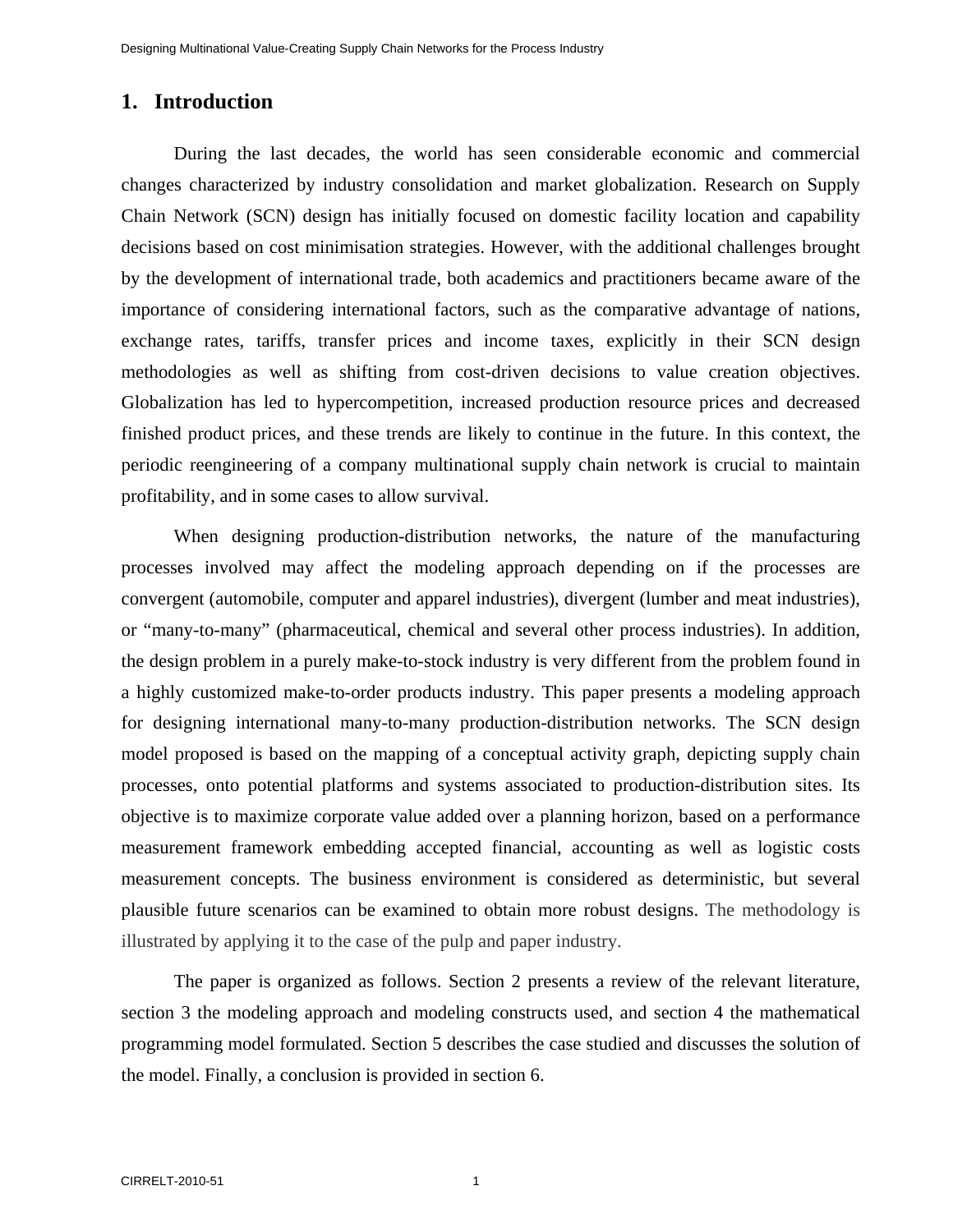# **2. Literature Review**

Considerable work has been done to extend the location-allocation model proposed in the seminal paper of Geoffrion and Graves (1974) on the design of domestic single-echelon singleperiod production-distribution networks. A review of most of these extensions is found in Klose and Drexl (2005). The importance of capacity as a decision variable in location-allocation problems was recognized early. However, explicitly integrating capacity decisions as SCN design variables is more recent (Eppen *et al.*,1989; Verter and Dincer, 1995; Paquet *et al.*, 2004; Amrani *et al.*, 2010). In most of the literature, it is also implicitly assumed that the activities performed on a given site are predetermined. Lakhal *et al*. (1999) used an activity graph to map the succession of sourcing, manufacturing and distribution activities in a supply chain, and they propose a model to optimize the mapping of activities on SCN locations. A SCN design model based on activity graphs was subsequently proposed by Vila *et al*. (2006). Several extensions were also proposed to take international factors into account. Literature reviews of multinational SCN design models are found in Goetschalckx *et al*. (2002), Meixell and Gargeya (2005) and Melo *et al*. (2009). Some effort has also been devoted to the modeling of uncertain parameters, especially demand, prices and exchange rates. A review of this literature is provided in Klibi *et al.*, 2010.

A large body of work also exists on process industry supply chain optimization. One of the earliest papers in this field is by Brown *et al*. (1987) who developed a location-allocation model for the biscuit division of Nabisco. Sahinidis *et al*. (1989), Sahinidis and Grossmann (1991) studied a multi-period model for the selection of chemical processes and capacity expansion. A bilevel decomposition algorithm was subsequently proposed by Iyer and Grossmann (1998) to solve the same problem. Other related industrial applications and models are found in Bok *et al*. (2000), Berning *et al*. (2002), Kallrath (2002), Grunow *et al*. (2003), Shah (2005) and Meijboom and Obel (2007).

Some network design models were also developed for the pulp and paper industry. This industry is capital intensive and the impact of investment decisions must be assessed for the whole network over long planning horizons (Martel *et al.*, 2005). Benders *et al*. (1981) explains how International Paper analysed and solved its network design problems with mathematical programming models. Philpott and Everett worked with Fletcher Challenge subsidiaries in Australia and Canada to develop three models known as PIVOT, SOCRATES and COMPASS, published respectively in Philpott and Everett (2001), Everett *et al*. (2000) and Everett *et al*. (2001). The successful implementation of PIVOT, which aimed to rationalize domestic pulp and paper production costs, led to the development of SOCRATES and COMPASS, which are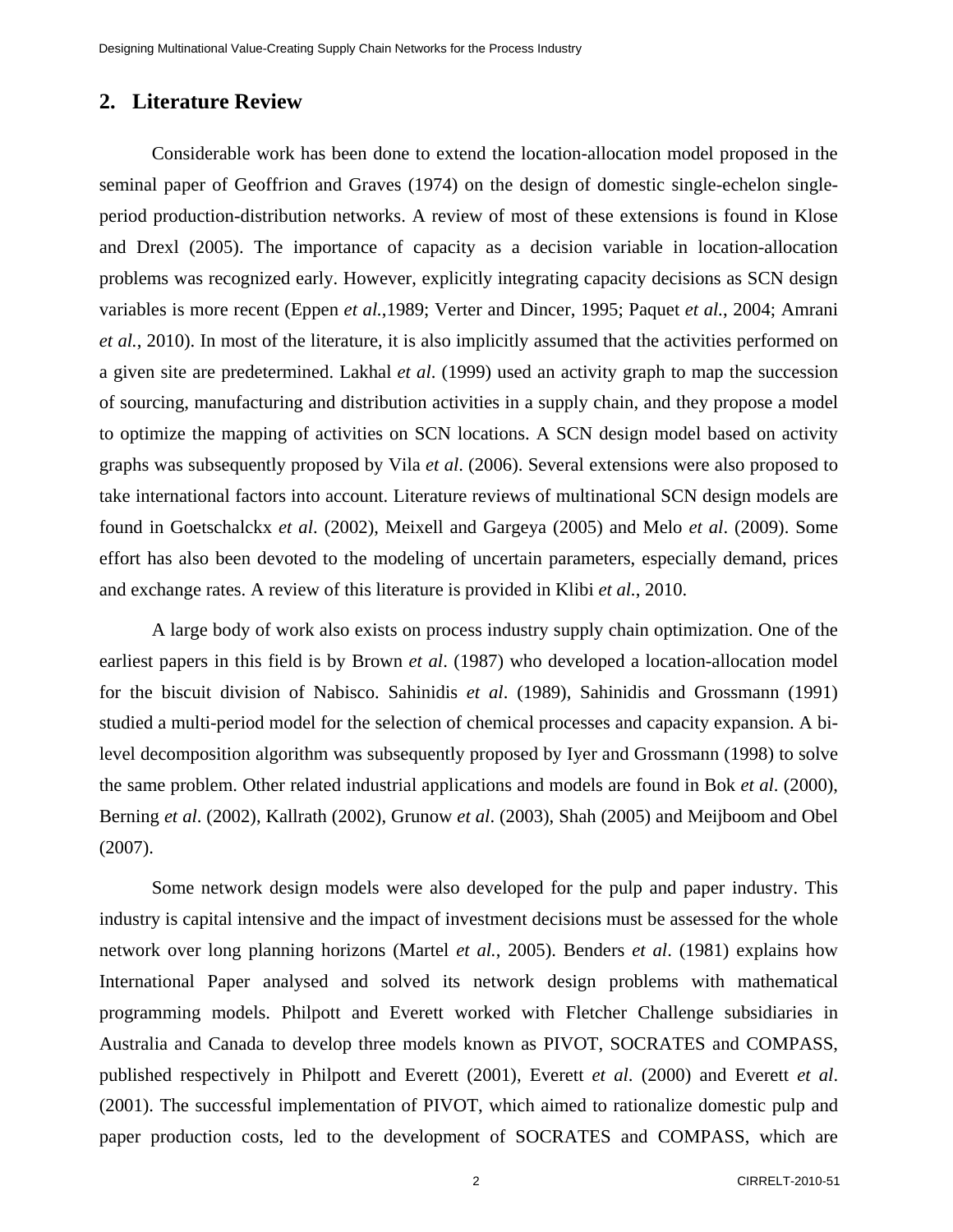concerned with strategic decisions to upgrade and convert existing paper machines in order to improve quality and to be able to produce different grades of paper. They provide capital and production plans that maximize discounted annual earnings over a planning horizon. Weigel *et al*. (2009) proposed a static design model for pulp and paper plants with multiple fibre suppliers, technologies and recipes. A review and analysis of network design needs for the industry is found in Martel *et al*. (2005).

This paper proposes an integrated multi-period strategic design model to find the best SCN structure that a multinational process industry company should deploy to deal with its current and future business environment. To simplify the presentation, the model formulated is deterministic, but its transformation into a scenario based stochastic program with recourse, using the approach proposed by Santoso *et al*. (2005), is straightforward. The model is extensively tested with a realistic pulp and paper company case, and sensitivity analysis is performed on uncertain parameters such as exchange rates, market prices and demands to assess the robustness of the optimal SCN designs obtained.

### **3. Modeling Approach**

The model proposed here may be seen as an extension of the models presented by Martel (2005), Vila *et al*. (2006) and Weigel *et al*. (2009) to consider a multi-period planning horizon, a generic many-to-many production context, and the value creation process in an international SCN. In SCN design, strategic investment decisions are concerned with capacity acquisition and resource deployment. The purpose of these decisions is to increase the value of the firm in the long term and this cannot be done without considering their impact on the daily operations of the company. This means that the revenues and costs generated by using SCN resources must be anticipated and considered explicitly in the design model.

#### **Planning horizon**

In capital intensive industries, building a new plant, reconfiguring an existing plant or even transferring activities between plants may take several years. It is therefore important to consider a multi-period planning horizon *T* in the design model. To facilitate discounting and income tax calculations, it is convenient to use yearly planning periods  $t \in T$ . The planning horizon is also partitioned into planning cycles  $c \in C$ , corresponding to subsets of adjacent periods  $T_c \subseteq T$  at the beginning of which SCN design decisions may be made. We assume that the number of years in these planning cycles is sufficiently large to cover the implementation lead time of a potential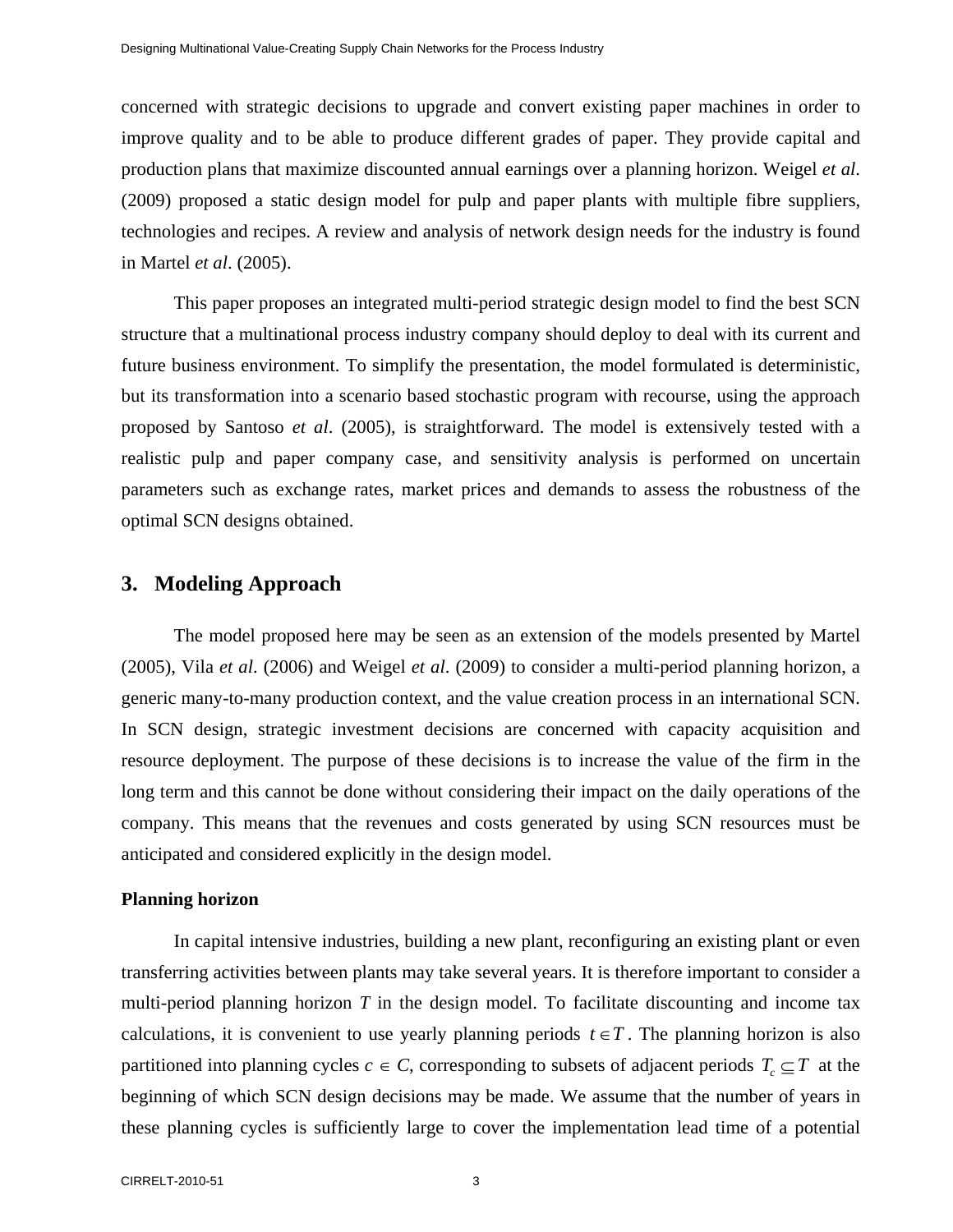plant. The planning cycles defined do not necessarily have the same length, which helps reducing the complexity of the model. In what follows, we use  $c(t)$  to denote the cycle including planning period *t*, and  $t(c)$  to denote the first period of planning cycle *c*.

#### **Activity graph, systems and recipes**

In the process industry, the value creation process can usually be represented by a directed activity graph (Dogan and Goetscalckx, 1999; Philpott and Everett, 2001; Vila *et al.*, 2006). Each value creation activity is associated to a node and it is characterized by a set of recipes that describe how inputs are transformed into outputs using durable resources. A typical activity graph for the pulp and paper industry is illustrated in *Figure 1*. In an activity graph, the set of nodes  $A =$  ${a}$  corresponds to activities, and the set of directed arcs  $\Psi = {(a, a')}$  represents product flows between activities. The root node  $(a = 1)$  is usually associated to the supply market and the sink node ( $a = \bar{a} = |A|$ ) to the sales market. Products can be considered specifically or aggregated into families manufactured by the same durable resources or supplied by the same source. In our model, the set of *products* P considered may include a mixture of individual products and product aggregates. Each activity  $a \in A - \{1, \bar{a}\}\$  has a set of input products  $P_a^{in} \subset P$  and a set of output products  $P_a^{out} \subset P$ .



*Figure 1***: Activity Graph for a Pulp and Paper Company** 

Durable resources include systems and shared resources. A system  $m \in M$  may be seen as a production or storage equipment. Shared resources  $w \in W$  are mainly composed of highly-skilled labour that can operate on different systems. Durable resources are used to perform activities. An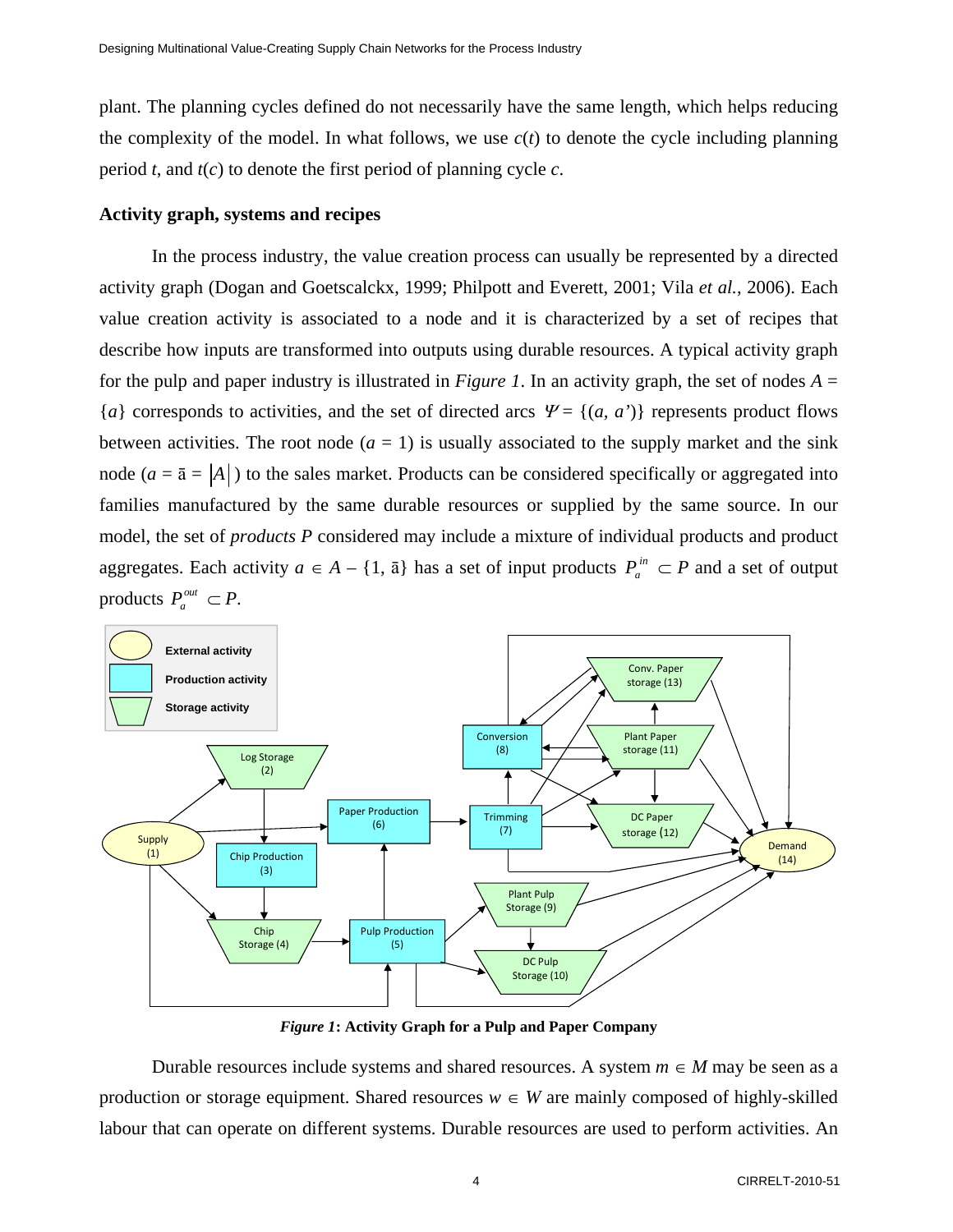activity may be performed by several systems, but a system *m* can perform a single activity *a*(*m*). A system  $m \in M$  used to perform activity  $a(m)$  has input products  $P_m^m \subset P_{a(m)}^m$  and output products  $P_m^{out} \subset P_{a(m)}^{out}$ . Production systems  $m \in M^{prod}$  are characterized by the set of recipes  $R_m$ they can realize, and each recipe  $r \in R_m$  is specific to the system  $m(r)$  that uses it. A recipe  $r \in R_m$ is defined by a set of inputs  $P_{(r)}^{in} \subset P_{m(r)}^{in}$  and a set of outputs  $P_{(r)}^{out} \subset P_{m(r)}^{out}$ . We assume that one of these outputs is the *main*-product made with the recipe and that the others are co-products. We also define a measuring unit *qr* which may be seen as the minimal production time required to run a recipe or simply as a reference time unit for recipes, expressed in standard time units (hours, shifts, etc.). In order to model 'many-to-many' recipes, we define  $g_{pr}^{in}$  as the quantity of input product  $p \in P_{(r)}^{in}$  used by recipe *r* during the time  $q_r$  and, similarly, we define  $g_{pr}^{out}$  for output products  $p \in P_{(r)}^{\text{out}}$ . For storage systems  $m \in M^{\text{stor}}$ , since there is no product transformation, there is a single recipe  $r(m)$  with  $g_{pr(m)}^m = g_{pr(m)}^{out} = 1$  for all  $p \in P_{(r(m))}^{in} = P_{(r(m))}^{out}$ . *Figure 2* illustrates how these concepts contribute to model an activity.



*Figure 2***: 'Many-to-many' Activity Structure** 

A large number of recipes may be required in a manufacturing process. These recipes can be considered explicitly in tactical or operational planning models, but at the design level using all of them would yield an intractable model. For this reason, we define meta-recipes aggregating all the recipes capable of producing a given main-product on a given system. Let's partition  $R<sub>m</sub>$  into subsets  $R_{(\bar{r})}$ ,  $\bar{r} \in \bar{R}_m$ , such that each  $r \in R_{(\bar{r})}$  has the same main-product. Then the meta-recipe  $\overline{r} \in \overline{R}_m$  has a set of inputs  $\overline{P}_{(\overline{r})}^{in} = \bigcup_{r \in R_{(\overline{r})}} P_{(r)}^{in}$  and a set of outputs  $\overline{P}_{(\overline{r})}^{out} = \bigcup_{r \in R_{(\overline{r})}} P_{(r)}^{out}$ , and it is specific to the system  $m(\bar{r})$  that uses it. Moreover, the quantity of inputs and outputs it consumes/produces during one unit of time depends on the frequency of use of the recipes  $r \in R_{(r)}$ . These input/output quantities are provided by the following weighted averages:

$$
\overline{g}_{p\overline{r}}^{in} = \sum_{r \in R_{(\overline{r})}} \theta_r \frac{g_{pr}^{in}}{q_r}, \ p \in \overline{P}_{(\overline{r})}^{in}, \ \overline{r} \in \overline{R}_m, m \in M^{prod}
$$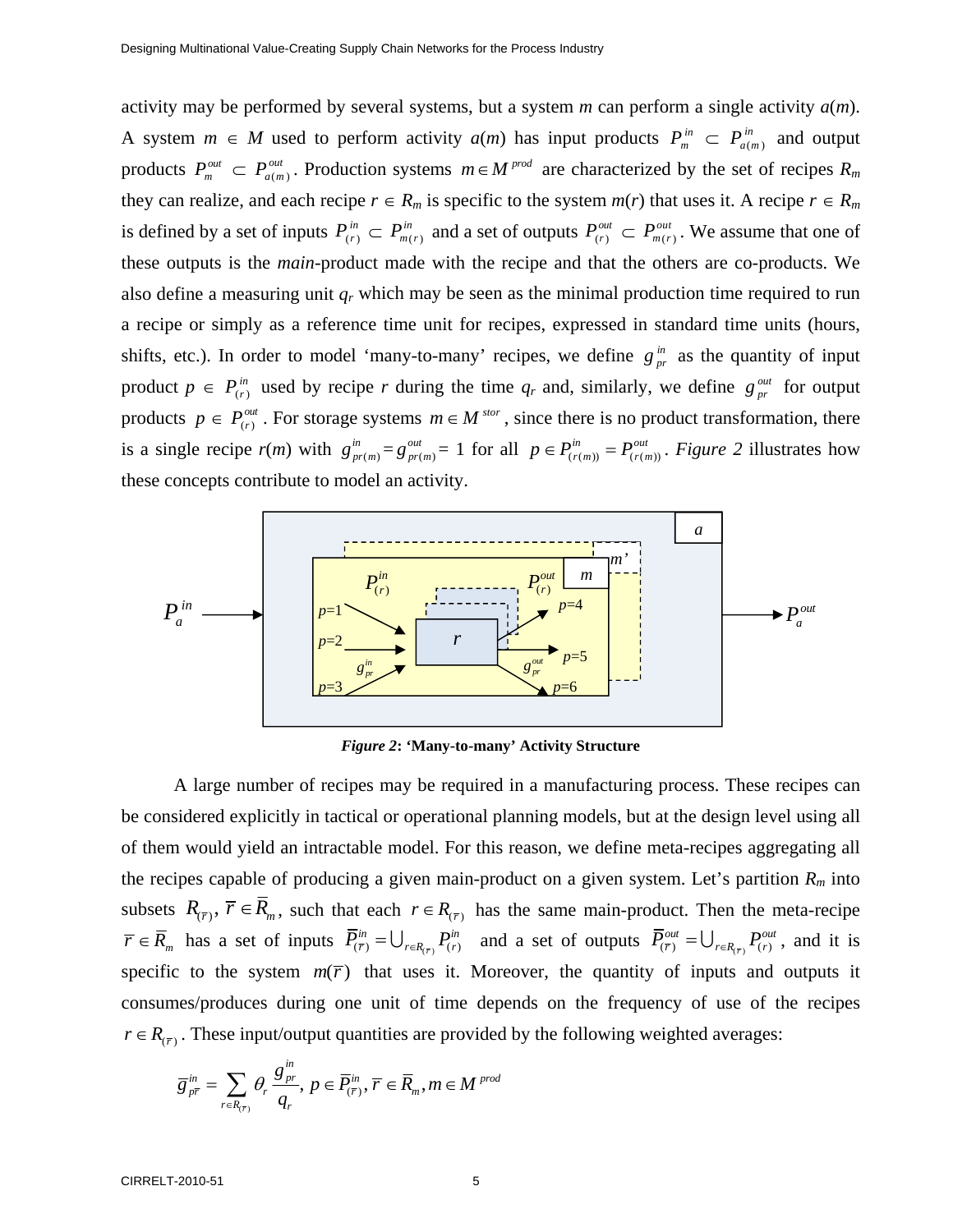$$
\overline{g}_{p\overline{r}}^{out}=\sum_{r\in R_{(\overline{r})}}\theta_r\,\frac{g_{pr}^{out}}{q_r},\,p\in \overline{P}_{(\overline{r})}^{out},\,\overline{r}\in \overline{R}_m, m\in M^{prod}
$$

where  $\theta_r$  is the proportion of the time where recipe  $r \in R_{(\bar{r})}$  is used to make output products  $\bar{P}_{(\bar{r})}^{out}$ . These proportions can be estimated from historical production data, if available, or by setting  $\theta_{\text{\tiny $r$}} = 1 \big/ \big| \, R_{\scriptscriptstyle (\overline{r}\,)} \, \big|, \,\, r \in R_{\scriptscriptstyle (\overline{r}\,)} \,.$ 

The notation required to model activity graphs, systems and recipes is the following:

| $\boldsymbol{A}$                                                 |                 | Set of activities ( $a \in A$ ).                                                                                                                                 |
|------------------------------------------------------------------|-----------------|------------------------------------------------------------------------------------------------------------------------------------------------------------------|
| $A^{p\textit{nod}}$                                              | $\equiv$        | Set of production activities ( $A^{prod} \subseteq A$ ).                                                                                                         |
| A <sup>stor</sup>                                                | $\quad \  \  =$ | Set of storage activities ( $A^{stor} \subseteq A$ ).                                                                                                            |
| $A_a^{in}$                                                       | $\equiv$        | Set of immediate predecessors of activity $a(A_a^m \subseteq A)$ .                                                                                               |
| $A^{out}_a$                                                      | $\equiv$        | Set of immediate successors of activity $a(A_a^{out} \subseteq A)$ .                                                                                             |
| $\boldsymbol{P}$                                                 | $\equiv$        | Set of products ( $p \in P$ ).                                                                                                                                   |
| $P_a^{in}$                                                       | $\equiv$        | Set of input products of activity $a (P_a^{in} \subseteq P)$ .                                                                                                   |
| $P^{\tiny{out}}_a$                                               | $\equiv$        | Set of output products of activity $a (P_a^{out} \subseteq P)$ .                                                                                                 |
| $\boldsymbol{M}$                                                 | $\equiv$        | Set of all systems, including original and reconfigured systems ( $m \in M$ ).                                                                                   |
| $M^{prod}$                                                       | $\equiv$        | Set of production systems ( $M^{prod} \subseteq M$ ).                                                                                                            |
| $\pmb{M}^{\; stor}$                                              | $\equiv$        | Set of storage and handling systems ( $M^{stor} \subseteq M$ ).                                                                                                  |
| W                                                                | $\equiv$        | Set of shared resources $(w \in W)$ .                                                                                                                            |
| $R[\bar{R}]$ =                                                   |                 | Set of recipes $(r \in R)$ [meta-recipes $(\overline{r} \in \overline{R})$ ].                                                                                    |
| $R_m\left[\,\overline{R}_m\,\right] =$                           |                 | Set of system $m \in M$ recipes [meta-recipes ( $\overline{r} \in \overline{R}_m$ )].                                                                            |
| $P_{(r)}^{in}[\,\overline{P}_{(\overline{r})}^{in}]$ =           |                 | Set of input products of recipe $r(P_{(r)}^{\text{in}} \subseteq P_{m(r)}^{\text{in}})$ [meta-recipe $\overline{r}$ ].                                           |
| $P_{(r)}^{out}$ [ $\overline{P}_{(\overline{r})}^{out}$ ] =      |                 | Set of output products of recipe $r(P_{(r)}^{\text{out}} \subseteq P_{m(r)}^{\text{out}})$ [meta-recipe $\overline{r}$ ].                                        |
| $q_r$                                                            | $\equiv$        | Unit processing time for recipe $r$ expressed in standard time units.                                                                                            |
| $q_{pm}$                                                         | $\equiv$        | Capacity consumption rate per unit of product p for storage system $m \in M^{stor}$ .                                                                            |
| $g_{pr}^{in}$ $\left[\overline{g}_{p\overline{r}}^{in}\right]$ = |                 | Quantity of input $p \in P_{(r)}^m$ used with recipe r during one processing unit $q_r$                                                                          |
|                                                                  |                 | [aggregate quantity of input p for meta-recipe $\overline{r}$ ].                                                                                                 |
|                                                                  |                 | $g_{pr}^{out}$ $\left[\frac{\partial u}{\partial p_r}\right]$ = Quantity of output $p \in P_{(r)}^{out}$ produced with recipe r during one processing unit $q_r$ |
|                                                                  |                 | [aggregate quantity of output p for meta-recipe $\overline{r}$ ].                                                                                                |
|                                                                  |                 | $g_{wm}$ = Amount of shared resource w required to operate system $m \in M^{prod}$ during one                                                                    |
|                                                                  |                 | standard time unit.                                                                                                                                              |
| $b_{\rm wt}$                                                     | $=$             | Upper bound on the availability of shared resource $w$ during period $t$ .                                                                                       |
| $X_{\overline{n}}$                                               | $=$             | Production level with meta-recipe $\overline{r}$ during period <i>t</i> , expressed in standard time                                                             |
|                                                                  |                 | units.                                                                                                                                                           |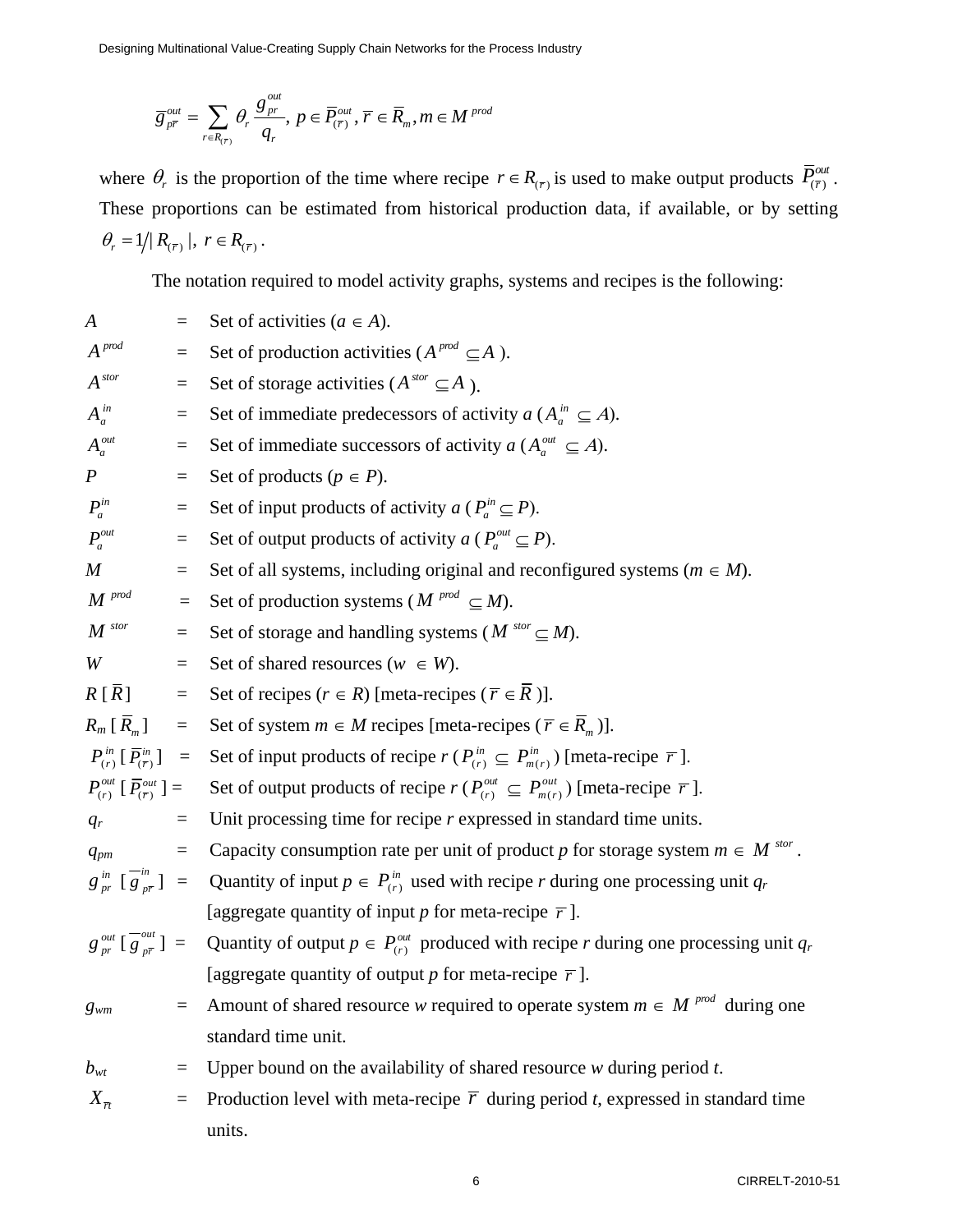#### **Production-distribution network structure**

Activities are performed in the facilities (plants, warehouses, etc.) of the various locations of the potential supply chain network. We distinguish three location types: external raw material suppliers ( $v \in V$ ), potential internal sites ( $s \in S$ ) and demand zones ( $d \in D$ ). These locations are geographically dispersed over several countries  $o \in O$ . Internal sites correspond to existing facilities owned by the company, to facilities that could be bought or rented, to sites where it is possible to build a plant or warehouse, or to potential subcontractor facilities. They are subdivided into production-distribution sites  $(S^{pd})$  which could accomodate production and/or distribution activities, and distribution sites  $(S^d)$  which could be used only for distribution activities. A site mission can be restricted by limiting the types of system it can implement. External suppliers  $v \in$ *V* supply raw materials  $RM \subset P$  and finished products  $FP \subset P$  are sold to demand zones  $d \in D$ .

The purpose of the design methodology proposed in this paper is to find the optimal SCN structure by mapping the activity graph onto potential physical locations, which yields a network flow model of the form illustrated in *Figure 3*. The arcs of the network describe product movements between activities performed in different sites or in the same site. The variables  $F_{p(n,a)(n',a')t}$  are used to define the flow of product *p* between location-activity pairs  $(n,a)$  and (*n',a'*) during period *t*. Flows between two activities performed in the same site are associated to handling systems, whereas flows between activities in different locations are associated to transportation means (truck, rail, etc.). It is assumed that for-hire transportation is used so that transportation capacity on arcs is unlimited, and the mean of transportation to use on any specific arc can be predetermined. A product *p* can be supplied to location *n* from a set  $N_{m}^{in}$  of origins, and a product *p* can be shipped from location *n* to the set  $N_{nn}^{out}$  of destinations.

The following notation is used in order to model the SCN structure:

| 0               |         | = Set of countries covered by the SCN ( $o \in O$ , $o(n)$ = country of location <i>n</i> ).         |
|-----------------|---------|------------------------------------------------------------------------------------------------------|
| N               | $=$ $-$ | Set of network locations ( $n \in N = V \cup S \cup D$ ).                                            |
| $N_{p n}^{out}$ |         | $=$ Potential locations (output destinations) which can receive product p from node                  |
|                 |         | $n \in S \cup V$ $(N^{out}_{nn} \subseteq S \cup D)$ .                                               |
| $N_{p n}^{i n}$ |         | $\blacksquare$ Potential locations (input sources) which can ship product p to node $n \in S \cup D$ |
|                 |         | $(N_{\scriptscriptstyle{pn}}^{\scriptscriptstyle{in}} \subseteq V \cup S).$                          |
| $S^{pd}$        |         | $=$ Set of production-distribution sites (S <sup>pd</sup> $\in$ S)                                   |
| $S^d$           |         | $=$ Set of distribution sites (S <sup>d</sup> $\in$ S/S <sup>d</sup> $\cup$ S <sup>pd</sup> = S)     |
| RM              |         | $=$ Set of raw materials $(RM \subseteq P)$ .                                                        |
|                 |         |                                                                                                      |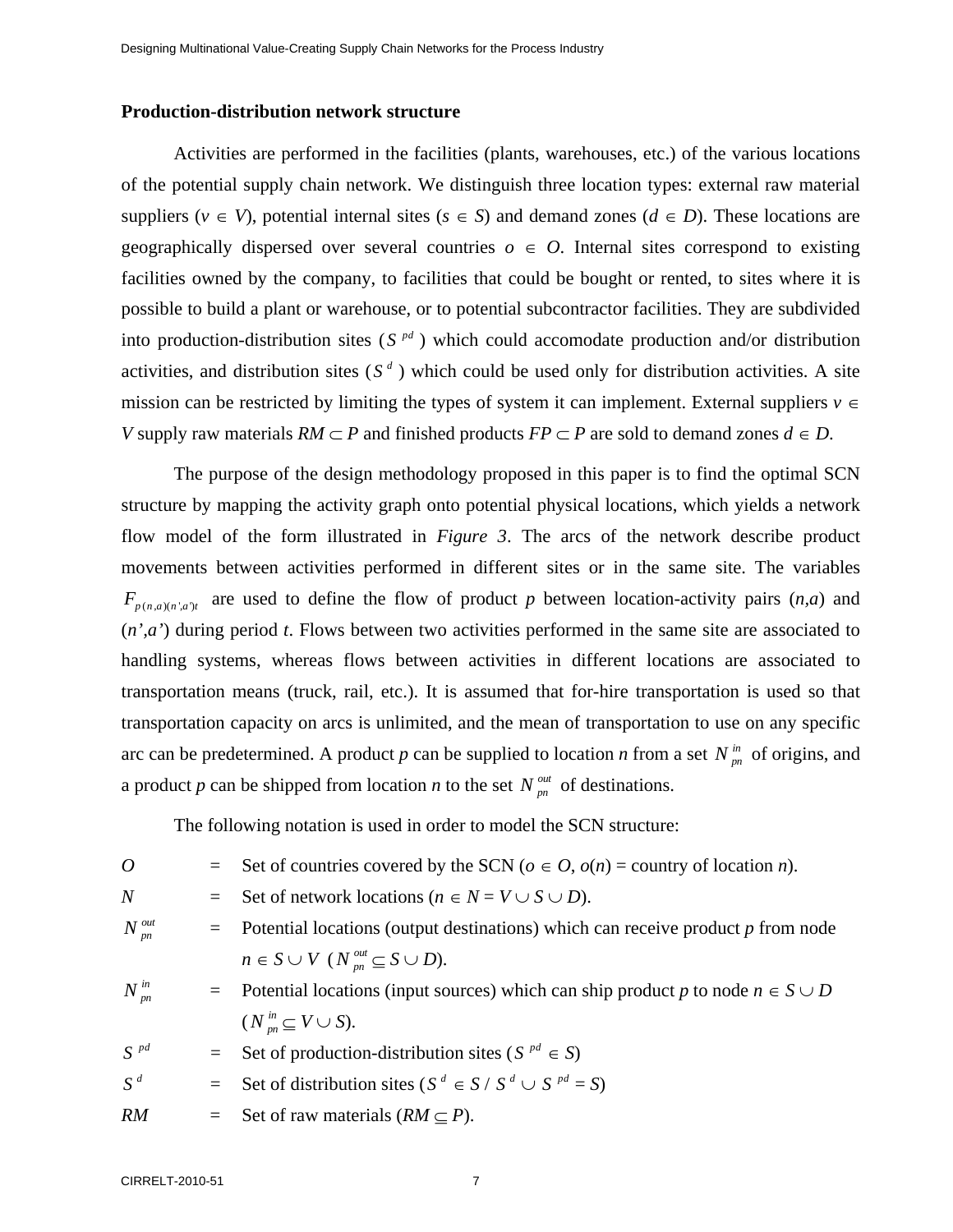$FP$ Set of finished products ( $FP \subseteq P$ ).

 $F_{p(n,a)(n',a')t} =$ Flow of product  $p \in P$  between activity *a* at location  $n \in V \cup S$  and activity *a'* at location  $n' \in S \cup D$  during period *t*.



*Figure 3***: Mapping the Activity Graph onto Potential Locations for a Time Period** 

#### **Modeling site platforms and capacity options**

In SCN design, configuration decisions may concern all the company facilities or only a part of them. Moreover, for a given site, reengineering decisions may include all the existing equipments or only some of them, especially for capital intensive industries, such as the pulp and paper industry, where equipment acquisition and reconfiguration are important strategic decisions. The site *platform* and the *system* concepts are introduced to take into account the technical and economic characteristics of reconfiguration possibilities. Platforms are associated to buildings and systems to equipments or facilities providing capacity.

As illustrated in *Figure 4*, a platform  $l \in L$  on a site  $s \in S$  is composed of two parts: a fixed part, which must not be modified and a variable part defining an area which could be reengineered. Therefore, the systems implemented in the fixed part are predetermined and are characterized by the products they can make/stock as well as their capacity per period, expressed in standard units. On the other hand, the variable part is defined by the area  $E_l$  available for the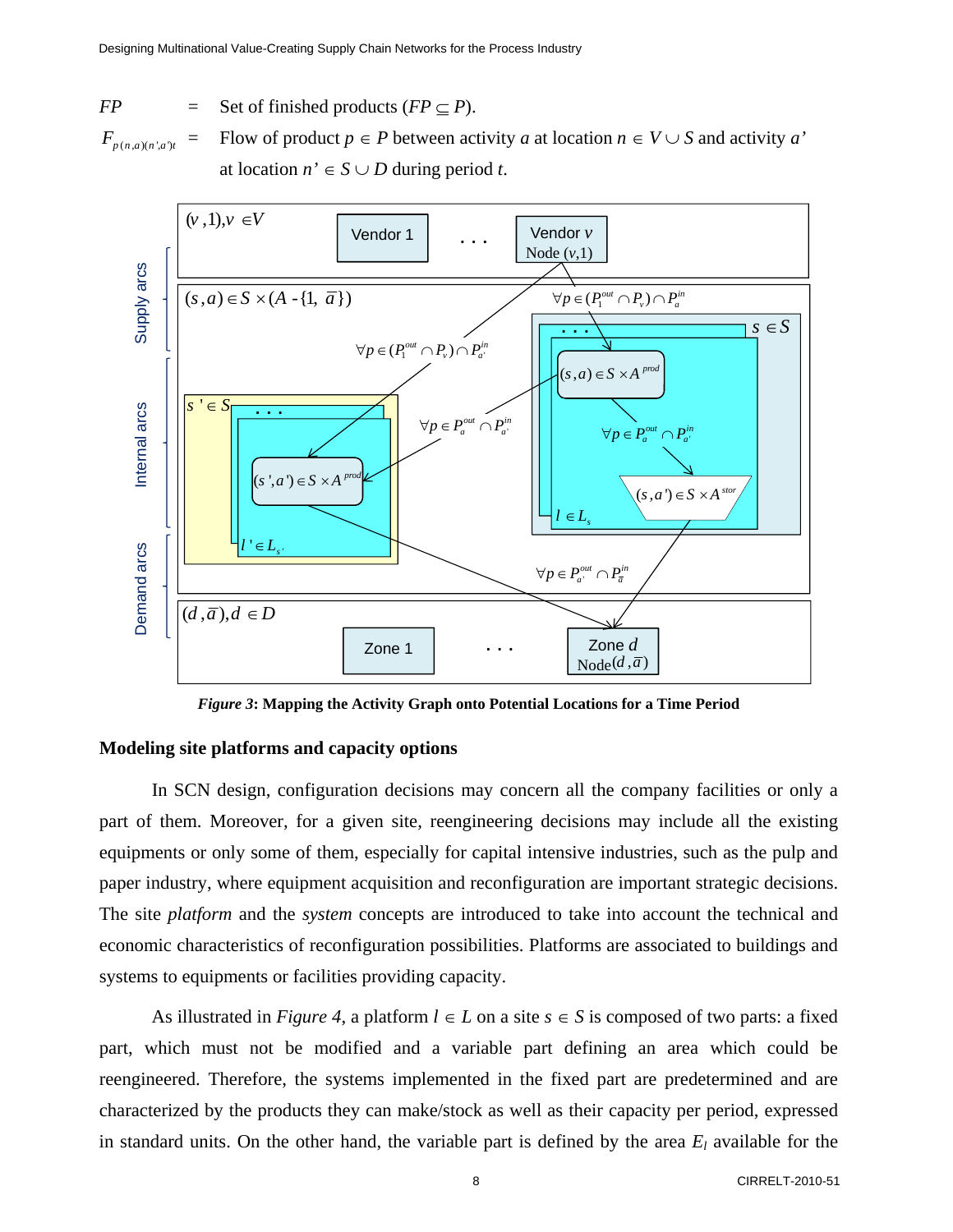installation of a set of potential alternative systems. It is important to mention that a platform may include only a fixed part corresponding to an *a priori* opened site, or a variable part corresponding to a full reconfiguration. Finally, several platforms  $l \in L_s$  can be considered for each site *s*, including potential platforms corresponding to new construction or reconfiguration opportunities, as well as a *status-quo* platform if there is already a facility on the site. Each platform *l* is associated to a specific site *s*(*l*).



*Figure 4***: Illustration of the Site Platform Concept** 

Similarly, systems are classified into original systems  $M^{or}$  and upgraded (reconfigured) systems  $M^{up}$ , with  $M = M^{or} \cup M^{up}$ . An original system  $m \in M^{or}$  is a new production/storage technology which could replace an existing system or be added in the variable part of a platform. On the other hand, an upgraded system  $m \in M^{up}$  is a transformation of an installed system, and it can therefore be selected at the beginning of a cycle only if its predecessor is installed. This classification is introduced to consider capacity expansion and/or upgrade decisions that the company may want to postpone to latter cycles to adapt gradually to the evolution of the business environment. A capacity option can also be abandoned if the company finds that the business environment is unfavourable to invest. In addition, since intensive capital investment decisions are considered, the introduction of this concept allows the company to separate large investment projects into several steps, and to implement them over several planning cycles. This takes even more importance when uncertainty is considered explicitly in order to model *real options* (Trigeorgis, 1996). In order to specify precedence relations, we define a set  $M_m^{\text{out}}$  of immediate successors for any system *m*.

Alternative capacity options can also be defined to reflect economies of scale. Hence, the set  $M_l^{or} \subset M^{or}$  of original systems which can be implemented in platform *l*, may contain several systems that use the same technology (or that correspond to the same type of equipment) but have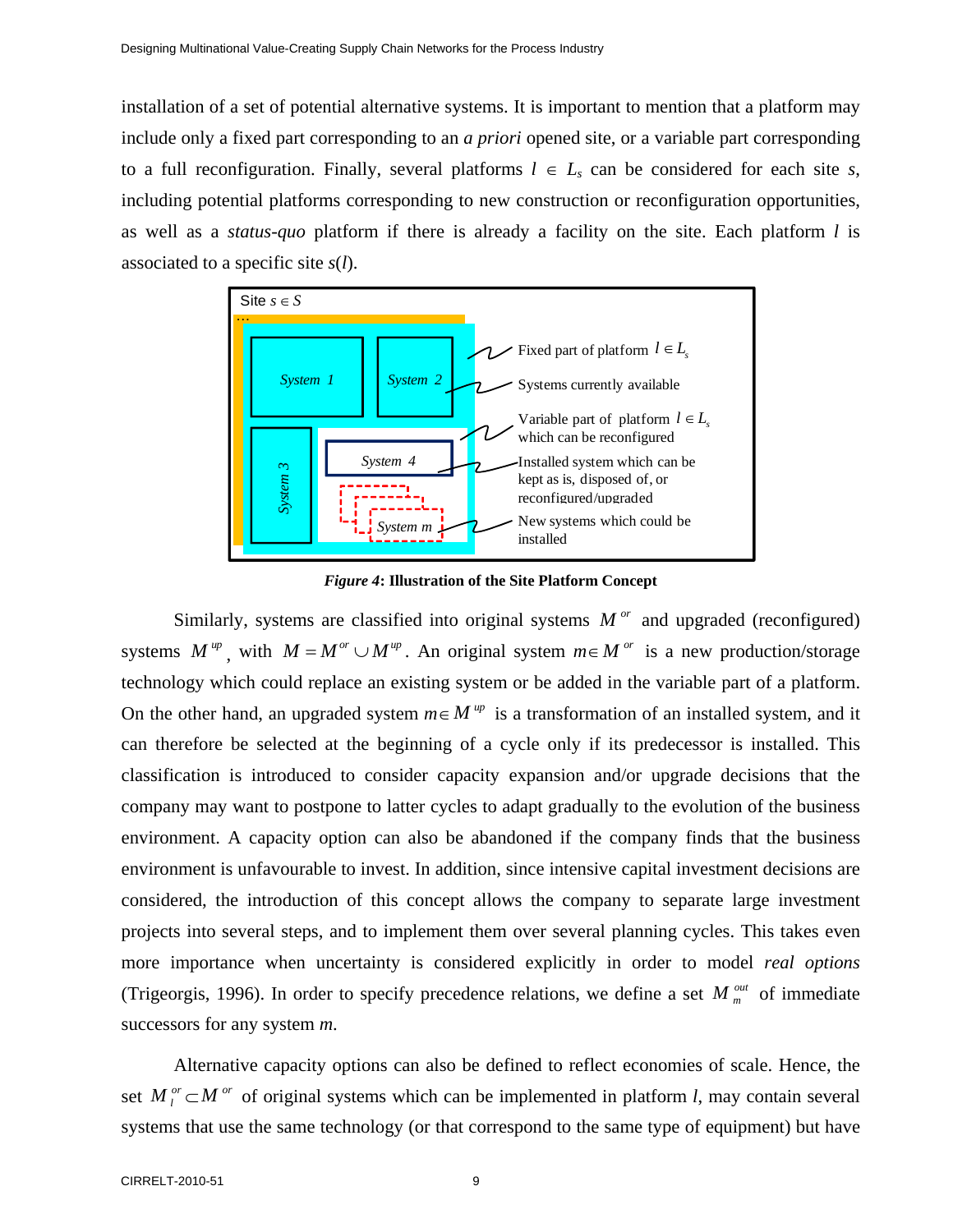different capacities. In this case, when dealing with a potential equipment replacement/reconfiguration, these systems cannot be selected at the same time, which leads to the definition of mutually exclusive system subsets  $ME_i^{\gamma}$ ,  $\gamma = 1,..., \Gamma_i$ , for some platforms  $l \in L_s$ . Each system *m* is associated to a specific platform  $l(m)$ , and thus to a single site  $s(m) = s(l(m))$ . For each period  $t \in T$ , it is characterized by a capacity  $b_{mt}$ , stated in standard time or space units. In addition, each system requires a floor space *em* in order to be installed.

The same modeling approach is applied for platforms, to represent different expansion possibilities defined on sets  $L^{or}$  and  $L^{up}$  of original and upgraded (reconfigured) platforms for a given site, and a set  $L_l^{out}$  of immediate successors for any platform *l* with further reconfiguration options.

The following notation is used to define site platform and system options:

- $L$  $=$  Set of all platforms including original and reconfigured platforms.
- $L_s$  = Set of alternative (potential) platforms for site  $s$  ( $l \in L_s$ ). By convention, if there is a facility on site *s*, the index  $l = 1$  is given to the current platform ( $L = \bigcup_{s \in S} L_s$ ).
- $L_{\rm s}^{or}$  $=$  Set of *original* platforms for site  $s(L_s^{or} \subseteq L_s)$ .
- $L_{\rm s}^{up}$  $=$  Set of *upgrade* platforms for site *s* ( $L_s^{up} \subseteq L_s$ ).

 $L_l^{out}$ Set of immediate successors of platform *l* in the platform option tree.

- $M<sub>i</sub>$  $=$  Set of alternative (potential) systems for platform *l*.
- $M_{\rm s}$ Set of alternative (potential) systems for site  $s$  ( $M_s = \bigcup_{l \in L} M_l$ ).
- $M_{as}$  $=$  Set of systems which can be used to perform activity *a* on site *s*.
- $M^{or}$  $=$  Set of *original* systems ( $M^{or} \subseteq M$ ).
- $M^{up}$  $=$  Set of *upgraded* systems ( $M^{up} \subseteq M$ ).
- $M_m^{out}$  $=$  Set of immediate successors of system  $m$  in the system option tree.

$$
ME_i^{\gamma}
$$
 = Mutually exclusive system subsets in  $M_i^{or}$  ( $\gamma = 1,..., \Gamma_i$ ).

- $\Gamma_l$  = Number of mutually exclusive system subsets in  $M_l^{or}$ .
- $M_w$ Set of alternative (potential) production systems which require the use of shared resource  $w$  ( $M_w \subset M$ ).
- $W_{s}$  $=$  Set of shared resources used in site *s*.
- $E_l$  = Total area of the variable part of platform *l*.
- *em* = Area required to install system *m*.
- $b_{mt}$ Capacity provided by system *m* for period *t*, expressed in standard time units for production systems and in space units for storage systems.
- $Z_{mc}^{+}$  $\frac{1}{n_c}$  = Binary variable equal to 1 if system *m* is installed at the beginning of cycle *c* and to 0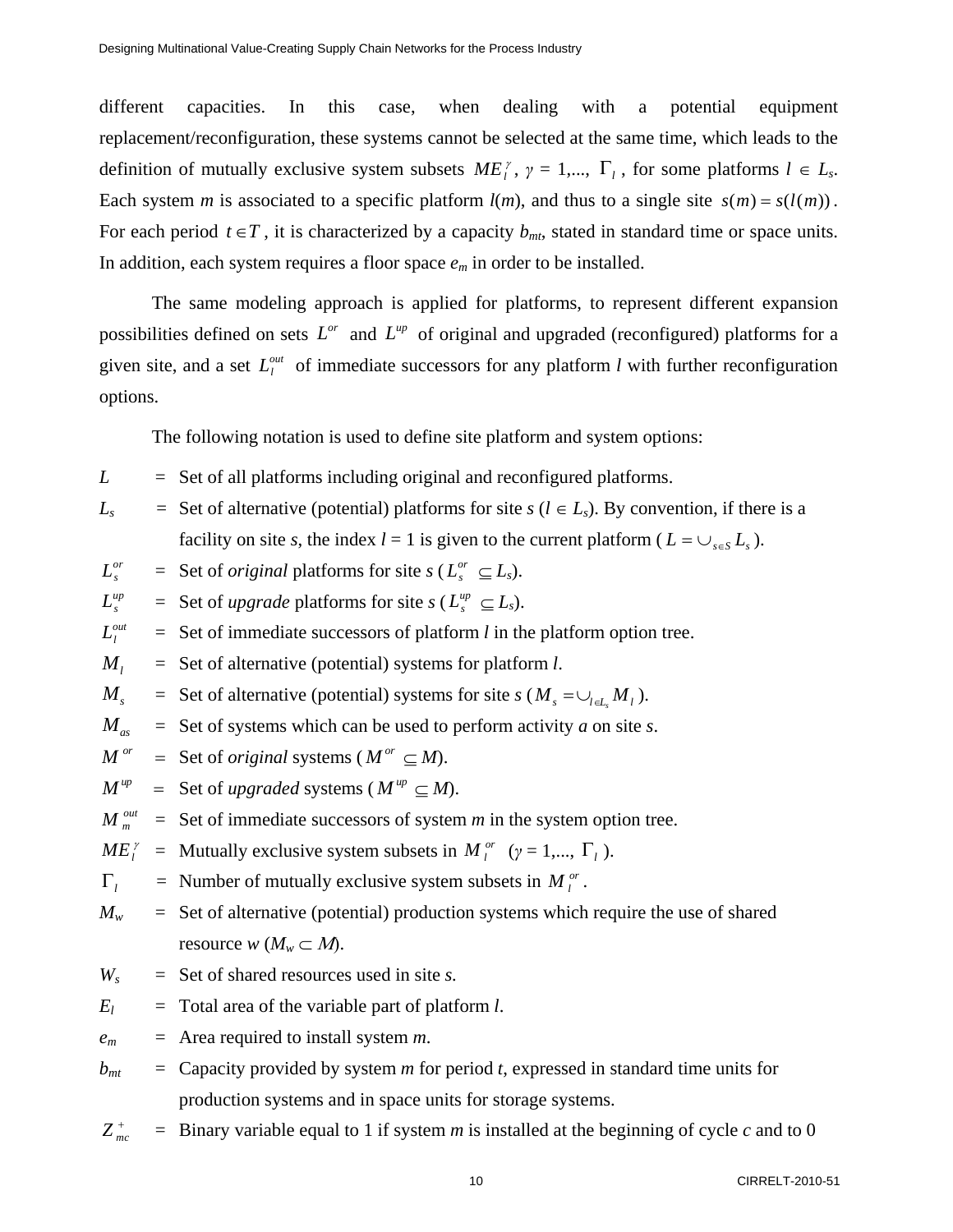otherwise.

- $Z_{mc}^-$  =  $=$  Binary variable equal to 1 if system *m* is removed at the beginning of cycle *c* and to 0 otherwise.
- $Z_{mc}$  $=$  Binary variable equal to 1 if system *m* is operational during cycle *c* and to 0 otherwise.
- $Y_L^+$  $\frac{1}{s}$  = Binary variable equal to 1 if platform *l* is installed on site *s*(*l*) at the beginning of cycle *c* and to 0 otherwise.

$$
Y_{lc}^-
$$
 = Binary variable equal to 1 if platform *l* is replaced in site *s*(*l*) at the beginning of cycle *c* and to 0 otherwise.

 $Y_{lc}$  $=$  Binary variable equal to 1 if platform *l* is in use on site  $s(l)$  during cycle *c* and to 0 otherwise.

 $x_{wt}$ Amount of shared resource *w* required during period *t*, expressed in standard time units.

Note that a site *s* is not used in cycle *c* when  $Y_k = 0 \ \forall l \in L_s$ , i.e. when no platform is installed.

#### **Modeling external activities**

External vendors are classified according to the products *p* and the sites *s* they can supply, and we assume that a vendor  $v \in V_{ps}$  has a limited capacity  $\hat{b}_{prt}^{\text{max}}$  for each period *t*. Also, we assume that sourcing contracts specify minimum quantities  $\hat{b}_{\text{vst}}^{\text{min}}$  that must be supplied to a site *s* from a given vendor. The *hat* on the capacity parameter indicates that its value is based on a long term forecast or agreement that is subject to modification or update at a later date. Note that in what follows we place a dash  $\cdot$ , above aggregated parameters and a hat " $\cdot$ " on forecasted parameters.

The demand zones set *D* is also partitioned into product-market segments *Dp*. Each product-market segment  $d \in D_p$  is characterized by a product  $p \in FP$ , a product price  $\overline{\pi}_{pd}$  and a service policy defined by the maximum distance allowed between customers and potential distribution centers ( $s \in S$ ). We assume that the largest market share (demand)  $\hat{x}_{ndt}^{\text{max}}$  the company can expect for product *p* in demand zone *d* during period *t* can be forecasted, and that the company has minimum market penetration objectives  $\hat{x}_{pdt}^{\min}$  for each of its product-markets.

The notation required to model supply and demand activities is the following:

- $D_p$ = Demand zones requiring product *p* ∈ *FP* ( $D_p$  ⊂ *D*).
- $D_{ps}$ = Demand zones requiring product *p* ∈ *FP* that can be served from site *s* (*D<sub>ps</sub>* ⊂ *D*).
- $V_p$  $\equiv$  Vendors of raw material *p* ∈ *RM* (*V<sub>p</sub>* ⊂ *V*).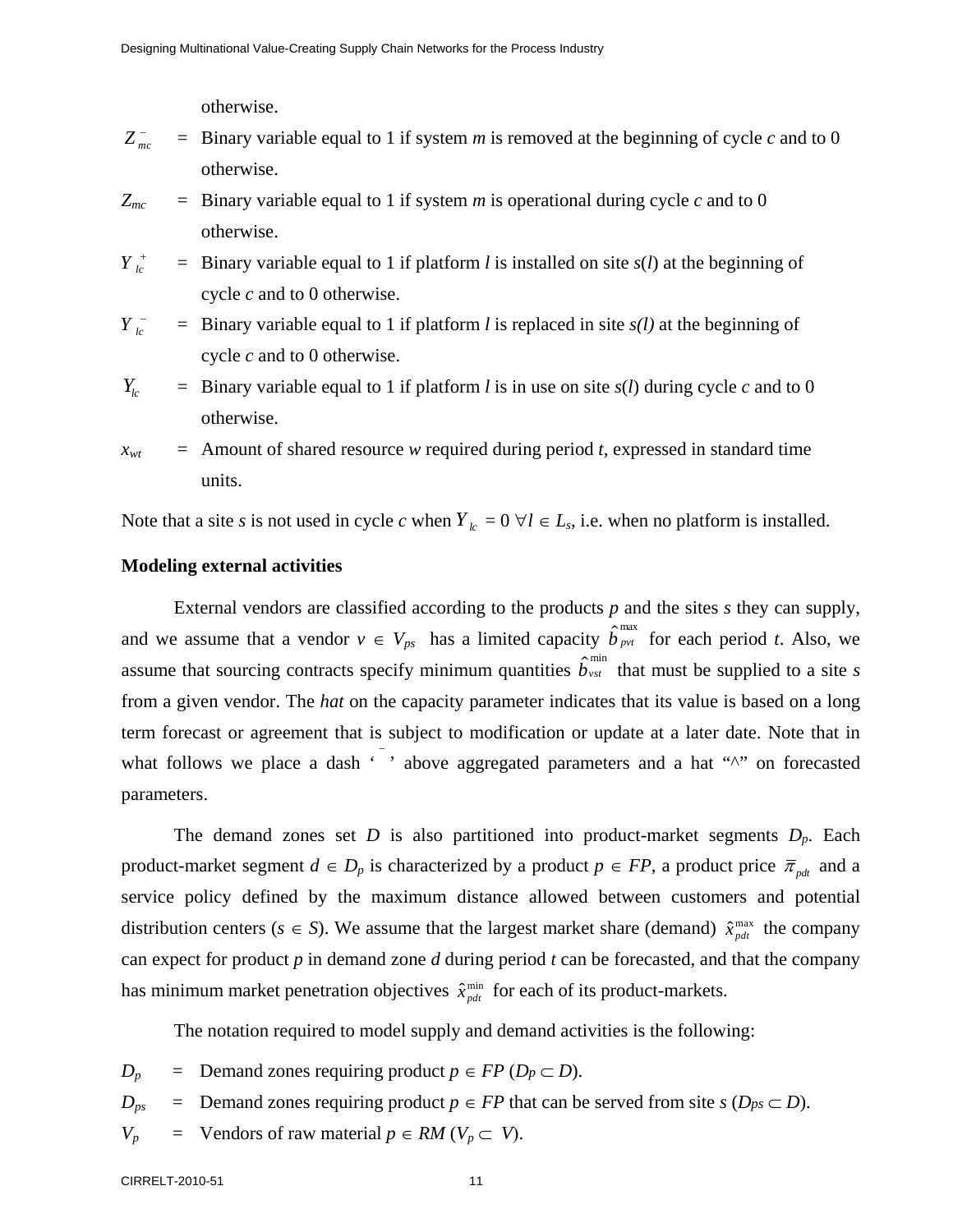$V_{ps}$  $\equiv$  Vendors of raw material *p* ∈ *RM* which can supply site *s* ∈ *S* ( $V_{ps}$  ⊂ *V*).

- $\overline{\pi}_{\scriptscriptstyle{pdt}}$ Amount received for the sale of product *p* to demand zone *d* during period *t*.
- $\hat{x}^{\text{max}}_{pdt}$  = Largest expected demand for product *p* in demand zone *d* during period *t*.
- $\hat{x}^{\min}_{pdt} =$ Minimum market penetration objective for product *p* in zone *d* during period *t*.
- $\hat{b}^{\text{max}}_{\text{pvt}} =$ Upper bound on the quantity of raw material  $p$  which can be supplied by vendor  $\nu$  in period *t*.
- $\begin{array}{cc} \widehat{b}^{\min}_{vst} &= \end{array}$ Lower bound on the total quantity of raw material that must be supplied from vendor *v* to site *s* during period *t* (imposed by a vendor contract).
- $\phi_{\scriptscriptstyle \!\! \rm \scriptscriptstyle p_vst}^{\rm v}$  = Unit cost of the flow of product *p* between vendor *v* and site *s* paid by destination *s* during period *t* (this cost includes the product price and variable transportation costs).
- $U_{\nu c}$  = Binary variable equal to 1 if supplier  $\nu$  is selected in planning cycle  $c$  and to 0 otherwise.

### **4. Mathematical Programming Model**

The concepts presented so far are necessary to understand the SCN optimization model proposed in this section. Basically, the model specifies the network structure which should be deployed in the long term to maximize value creation, taking into account international factors, sales market opportunities and network resources capabilities. We should underline that the periodic flow and production variables included in the model are not design decisions, and thus that they are not implemented in practice. They are introduced in the model to calibrate the network capacity, to ensure flow equilibrium, and to anticipate operational revenues and costs. In addition to the notation already defined, additional notation will be introduced when required.

#### **Supply and sales market constraints**

The raw material supply market corresponds to the root node  $(a = 1)$  of the activity graph. The set of immediate successors  $A_1^{out}$  defines production-storage activities performed in different sites  $s \in S$  and requiring some raw materials as inputs. Lower and upper bounds on inbound flows from suppliers are defined as follows:

$$
\sum_{a \in A_1^{out}} \sum_{s \in N_{pv}^{out}} F_{p(v,1)(s,a)t} \leq \hat{b}_{pvt}^{\max} U_{vc(t)}, \qquad p \in P_1^{out}, v \in V_p, t \in T
$$
 (1)

$$
\sum_{a \in A_i^{out}} \sum_{p \in RM} F_{p(v,1)(s,a)t} \ge \hat{b}_{vst}^{min} U_{vc(t)}, \qquad s \in N_v^{out}, v \in V, t \in T
$$
\n(2)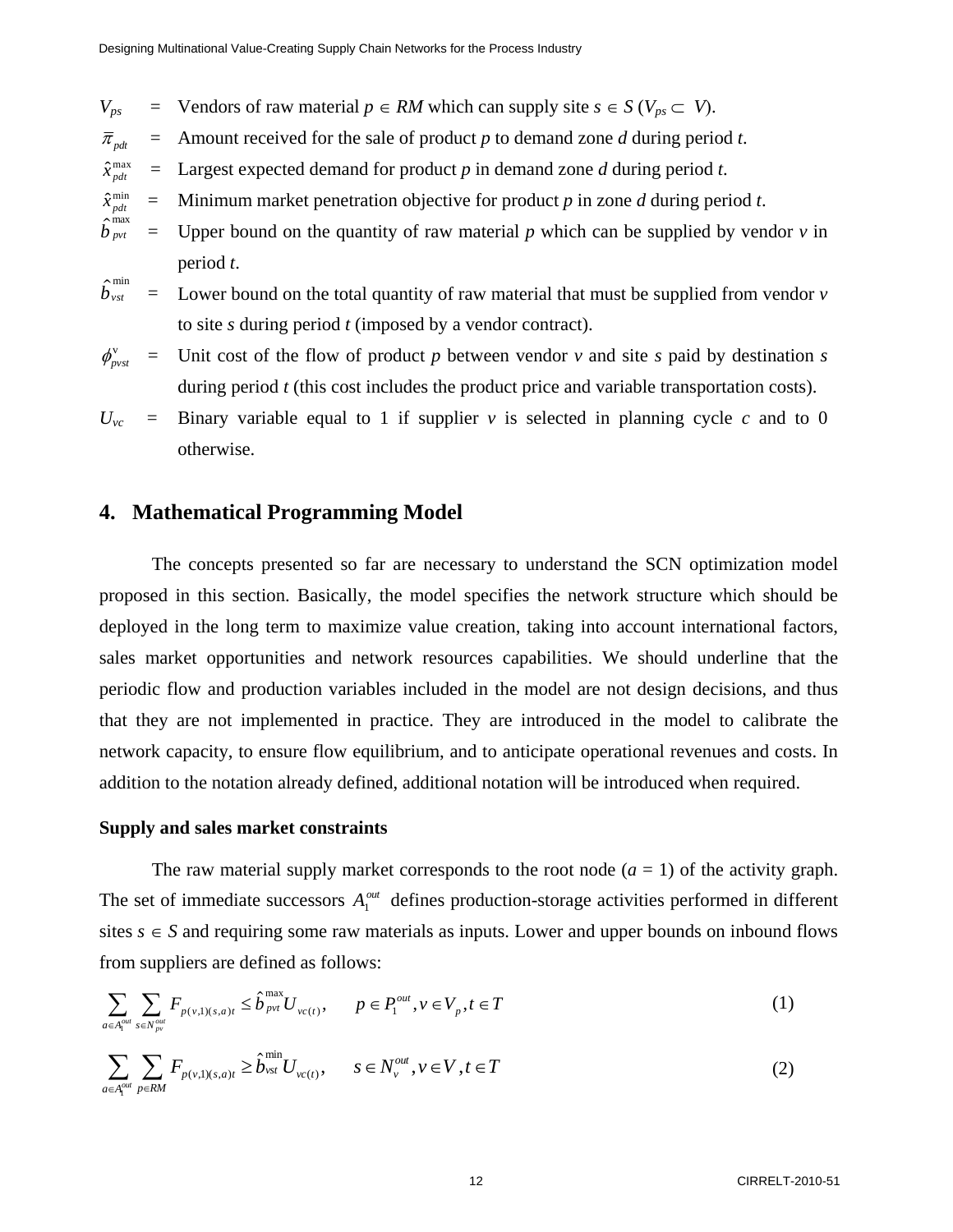Similarly, the sales market corresponds to the sink node  $(a = \bar{a})$  of the activity graph and the outbound flows of finished products (*FP*) sent from distribution sites to demand zones must respect the following potential market demand constraints:

$$
\sum_{a \in A_a^{\text{in}}} \sum_{s \in N_{pd}^{\text{in}}} F_{p(s,a)(d,\overline{a})t} \leq \widehat{x}_{pdt}^{\max}, \qquad p \in P_a^{\text{in}}, d \in D_p, t \in T
$$
\n
$$
(3)
$$

Minimum market penetration targets must also be respected:

$$
\widehat{x}_{\text{pdt}}^{\min} \le \sum_{a \in A_a^{\text{in}}} \sum_{s \in N_{\text{pdt}}^{\text{in}}} F_{p(s,a)(d,\overline{a})t}, \qquad p \in P_a^{\text{in}}, d \in D_p, t \in T
$$
\n
$$
\tag{4}
$$

#### **Site platform and capacity option constraints**

The following constraints must be included in the model to ensure that at most one original platform  $l \in L_s^{or}$  is selected for each site over the planning horizon:

$$
\sum_{c \in C} \sum_{l \in L_s^{\sigma}} Y_{lc}^+ \le 1, \qquad s \in S \tag{5}
$$

We impose that any site cannot be closed more than once during the planning horizon:

$$
\sum_{c \in C} \sum_{l \in L_s} Y_{lc}^- \le 1, \qquad s \in S \tag{6}
$$

We also need to ensure that no more than one platform is operational on a site during a cycle:

$$
\sum_{l \in L_s} Y_{lc} \le 1, \qquad s \in S, c \in C \tag{7}
$$

The following constraints must be added to ensure that, in each cycle, the area required by the selected systems does not exceed the area available in the selected platform, and that mutually exclusive systems are not selected together during the planning horizon:

$$
\sum_{m \in M_l} e_m Z_{mc} - E_l Y_{lc} \le 0, \qquad l \in L, c \in C
$$
\n(8)

$$
\sum_{c \in C} \sum_{m \in ME_i^{\gamma}} Z_{mc}^+ \le 1, \qquad l \in L, \gamma = 1, \dots, \Gamma_l
$$
\n
$$
(9)
$$

In addition, the following constraints must be added to ensure that any upgraded platform or system cannot be installed in a given cycle unless its immediate predecessor was installed during the previous cycle, and not closed at the end of the previous cycle:

$$
\sum_{l' \in I_q^{out}} Y_{l'c}^+ \le Y_{l(c-1)} - Y_{lc}^-, \qquad l \in L, c \in C
$$
\n(10)

$$
\sum_{m' \in M_m^{out}} Z_{m'c}^+ \le Z_{m(c-1)} - Z_{mc}^-, \qquad m \in M, c \in C
$$
\n(11)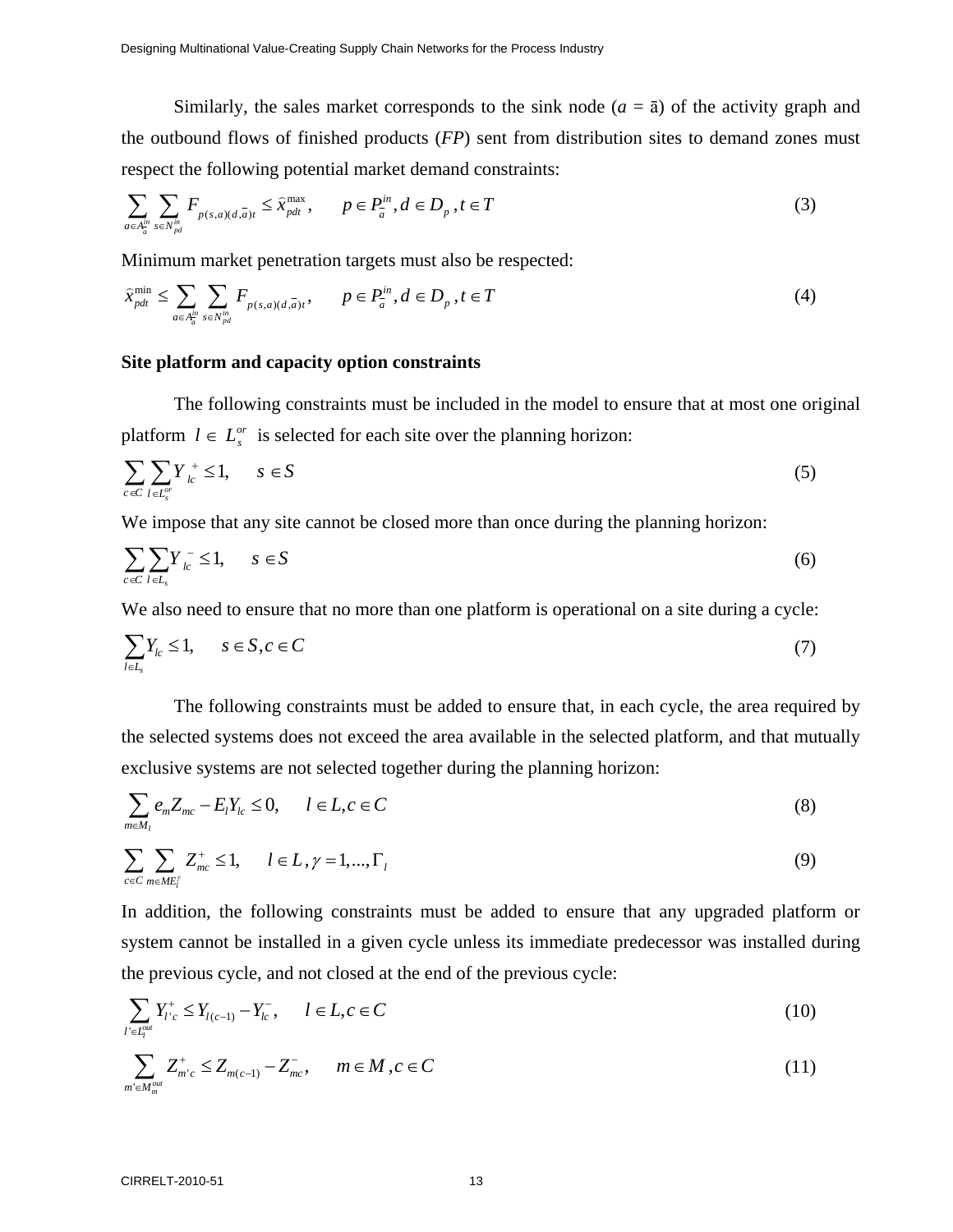Finally, integrity constraints are required to ensure that when the decision to install a given platform or system is taken for any cycle, the latter will be operational in that cycle. Conversely, when a closing decision is made for a given cycle, the platform or system concerned must not be used for the rest of the horizon. Moreover, when an optional platform or system is selected, it replaces its predecessor without forcing its closing. Otherwise, closing costs would be computed. These constraints may be stated as follows:

$$
Y_{lc} + \sum_{l' \in L_l^{out}} Y_{l'c}^+ + Y_{lc}^- - Y_{lc}^+ - Y_{l(c-1)} = 0, \ l \in L, c \in C
$$
\n(12)

$$
Z_{mc} + \sum_{m' \in M_{m}^{out}} Z_{m'c}^{+} + Z_{mc}^{-} - Z_{mc}^{+} - Z_{m(c-1)} = 0, \ m \in M, c \in C
$$
\n(13)

#### **Flow and inventory constraints**

For production activities in a site, the material processed must not exceed what is received from preceding activities, i.e.:

$$
\sum_{m \in M_{\infty}} \sum_{\overline{r} \in \overline{R}_{m} | p \in \overline{P}_{(\overline{r})}^{\text{in}}} \overline{g}^{\text{in}}_{p\overline{r}} X_{\overline{n}} \le \sum_{a' \in A_{a}^{\text{in}}} \left( F_{p(s,a')(s,a)t} + \sum_{n \in N_{ps}^{\text{in}}} F_{p(n,a')(s,a)t} \right), a \in A^{prod}, p \in P_{a}^{\text{in}}, s \in S^{pd}, t \in T \quad (14)
$$

and the outflow of a production activity must not exceed the amount produced, i.e:

$$
\sum_{a' \in A_a^{out}} (F_{p(s,a)(s,a')t} + \sum_{n' \in N_{ps}^{out}} F_{p(s,a)(n',a')t}) \le \sum_{m \in M_{as}} \sum_{\overline{r} \in \overline{R}_m | p \in \overline{P}_r^{out}} \overline{g}_{p\overline{r}}^{out} X_{\overline{n}},
$$
\n
$$
a \in A^{prod}, p \in P_a^{out}, s \in S^{pd}, t \in T
$$
\n(15)

Two types of stocks are considered in the model. First, we specify the level of *strategic inventory* required in distribution centers at the end of each period to face increasing demands in subsequent periods, or to prepare for planned capacity shutdowns. Second, *safety and order cycle stocks* are considered. The level of the later depends on the inventory management policy of the company and on the ordering behaviour of customers, and it is calculated using the inventory turnover ratio of each products.

The following notation is required to model inventories:

 $\rho_{pst}$  = Number of periods of cycle and safety stock kept on average for product *p* in site *s* during period *t* (inverse of the inventory turnover ratio).

 $\beta_p$  = Order cycle and safety stock (maximum level)/(average level) ratio for product *p*.

 $I_{pmst}$  = Strategic inventory of product *p* stored in site *s* with system  $m \in M^{stor}$  at the end of period *t*.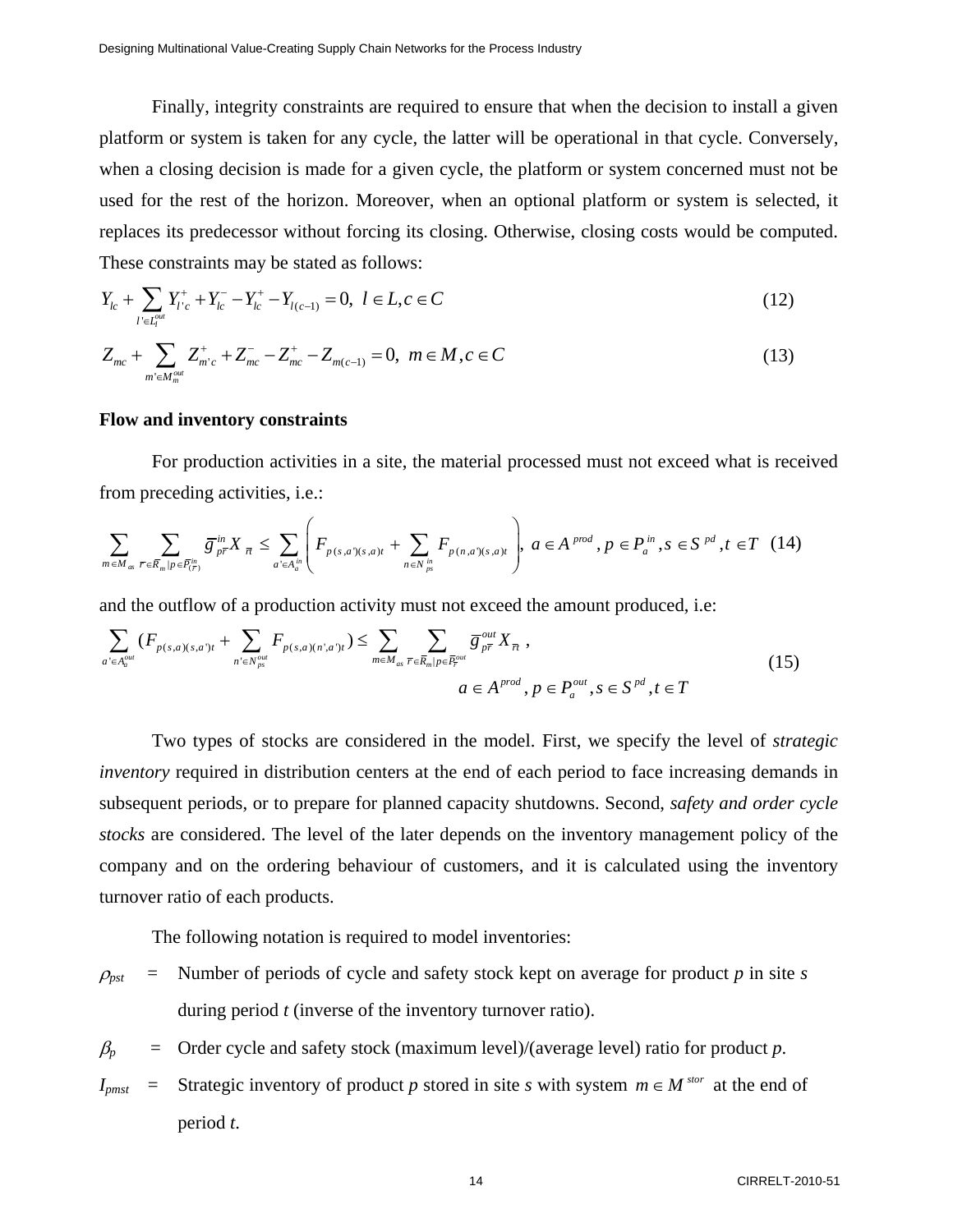$\overline{I}_{pst}$  = Average level of the order cycle and safety stock of product *p* in site *s* during *t*.

The following equations account for additions and withdrawals from strategic inventories during each period for production-distribution centers and distribution centers respectively:

$$
\sum_{m \in M_{l}} I_{pms} + \sum_{a' \in A_{a}^{out}} \left( F_{p(s,a)(s,a')t} + \sum_{n' \in N_{ps}^{out}} F_{p(s,a)(n',a')t} \right) = \sum_{m \in M_{l}} I_{pmst-1} + \sum_{a' \in A_{a}^{in}} \left( F_{p(s,a')(s,a)t} + \sum_{n \in N_{ps}^{in}} F_{p(n,a')(s,a)t} \right), a \in A^{stor}, p \in P_{a}^{in}, l \in L_{s}, s \in S^{pd}, t \in T
$$
\n(16)

$$
\sum_{m \in M_{l}} I_{pmst} + \sum_{a' \in A_{a}^{out}} \sum_{n' \in N_{ps}^{out}} F_{p(s,a)(n',a')t} = \sum_{m \in M_{l}} I_{pmst-1} + \sum_{a' \in A_{a}^{in}} \sum_{n \in N_{ps}^{in}} F_{p(n,a')(s,a)t}, a \in A^{stor}, p \in P_{a}^{in}, l \in L_{s}, s \in S^{d}, t \in T
$$
\n(17)

The average level  $\overline{I}_{\text{pst}}$  of the order cycle and safety stock of product *p* in site *s* during period *t* can be calculated with the following expressions:

$$
\overline{I}_{\text{pst}} = \rho_{\text{pst}} \left[ \sum_{a' \in A_a^{\text{out}}} \left( F_{p(s,a)(s,a')t} + \sum_{n' \in N_{\text{pst}}^{\text{out}}} F_{p(s,a)(n',a')t} \right) \right], a \in A^{\text{stor}}, p \in P_a^{\text{out}}, s \in S^{\text{pd}}, t \in T
$$
\n
$$
\overline{I}_{\text{pst}} = \rho_{\text{pst}} \left[ \sum_{a' \in A_a^{\text{out}}} \sum_{n' \in N_{\text{pst}}^{\text{out}}} F_{p(s,a)(n',a')t} \right], a \in A^{\text{stor}}, p \in P_a^{\text{out}}, s \in S^{\text{d}}, t \in T
$$
\n(18)

The maximum level of cycle and safety stocks to be stored in a period is obtained by multiplying the average inventory level  $\overline{I}_{pst}$  by an empirical amplification factor  $\beta_p$  (Martel, 2005). In practice, the parameters  $\rho_{\text{pst}}$  and  $\beta_{\text{p}}$  are estimated statistically from the company data on the inventory held in its facilities. It is assumed that each product the company holds in a distribution center is stored using a single storage system. This yields to the following storage capacity constraints:

$$
\sum_{p \in P_m^{out}} q_{pm}(I_{pms(m)t} + \beta_p \overline{I}_{ps(m)t}) \le b_{mt} Z_{mc(t)}, \ m \in M^{stor}, t \in T
$$
\n(19)

Production activities are also limited by system capacity and shared resources availability during a period. This leads to the following constraints:

$$
\sum_{\overline{r}\in\overline{R}_m} X_{\overline{n}} \le b_{m} Z_{mc(t)}, \quad m \in M^{prod}, \ t \in T
$$
 (20)

$$
x_{wt} = \sum_{m \in M_w} g_{wm} \sum_{\overline{r} \in \overline{R}_m} X_{\overline{r}} \le b_{wt}, \quad w \in W, t \in T
$$
\n(21)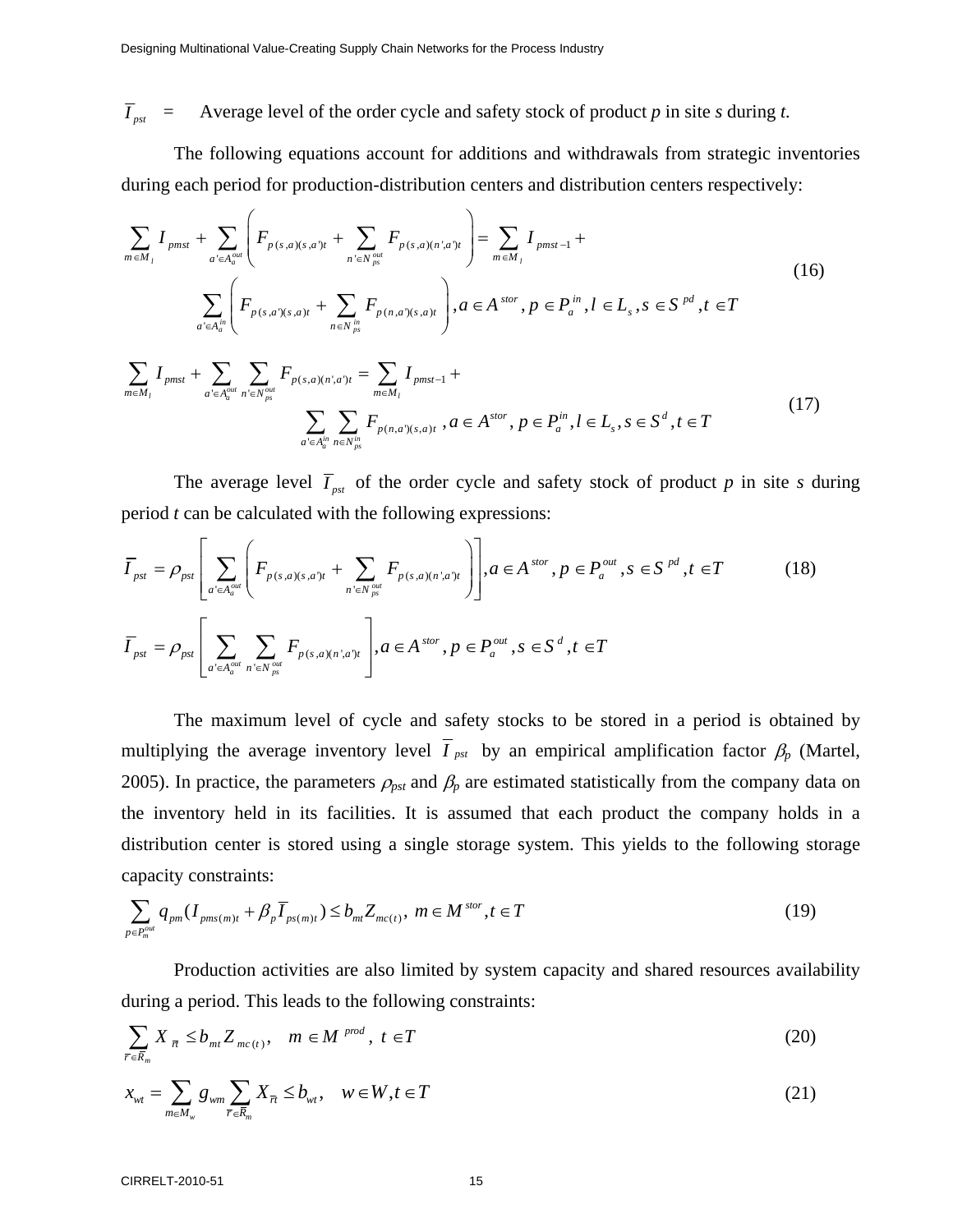### **Modeling economic value added**

In order to model the economic value added by international logistic networks, several assumptions must be made:

- The prices and costs associated with the nodes of the network are given in local currency. The costs associated with the arcs of the network are given in source currency. Exchange rates are known and constant for each period of the planning horizon.
- Each time products cross a border, tariffs and duties are charged on the flow of merchandise and these are paid by the importer. It is assumed that importers pay border tariffs based on CIF product values.
- Transportation costs on the network arcs are paid by the origin and are assumed to be linear with respect to flows.
- Transfer prices for products sent in the internal network are predetermined and they cover all upstream costs plus a margin. In order to comply with laws and regulations, the transfer price of a product shipped from a given source is the same for all destinations.
- The income taxes paid in a country are calculated on the sum of the net revenues (or loss) made by all facilities in that country. The corporate taxes of the parent company are deferred until it pays dividends, and the decision to pay dividends is independent of the design of the network.
- The accounting depreciation of assets and the financial amortization of investments are distinguished. Accounting depreciation corresponds to the devaluation of fixed assets over their *economic life* (*EL*) in order to calculate their book value for tax purposes. We assume that the straight-line depreciation method is used. Since large investments are required for systems and platforms, their value is typically depreciated over 10 to 20 years depending on the nature of the asset and the country's accounting legislation. We assume in what follows that the model's planning horizon *T* is shorter than the *EL* of all the platforms and systems considered. The financial amortization of investments corresponds to the annuities paid as reimbursements to capital lenders over a set of credit periods called the *financial horizon*. This financial horizon (*FH*) starts at the beginning of the planning horizon and includes a number of periods equal to the weighted average of the credit periods of the company loans. We assume that acquisition and implementation costs associated to reconfiguration, expansion and closing decisions, as well as strategic inventories, are financed through loans and cash provisions over the *FH*. We also assume that the company makes these provisions in order to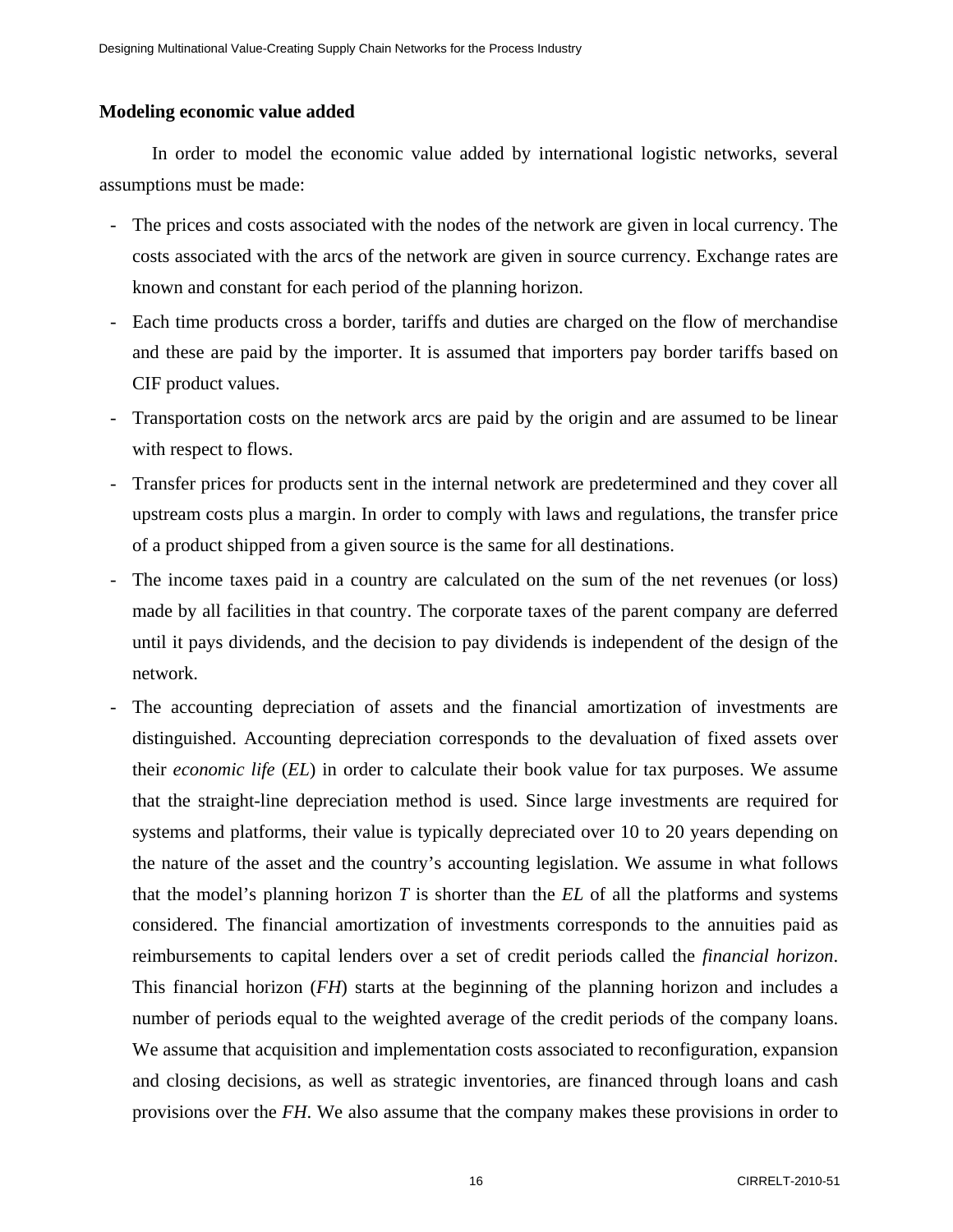equalize its financial requirements during the planning horizon, and that interest is charged on provisions, based on its weighted average cost of capital (WACC), to reflect opportunity costs.

- The costs associated to platforms and systems are captured through the use of three parameters associated to the binary variables  $Y^+_{lc}(Z^+_{mc})$ ,  $Y^-_{lc}(Z^-_{mc})$  and  $Y_{lc}(Z^-_{mc})$  namely:

 $A<sub>lc</sub><sup>+</sup>$  ( $a<sub>mc</sub><sup>+</sup>$ ) = Fixed cost of installing platform *l* (system *m*) at the beginning of cycle *c*.

 $A_{ic}^-(a_{mc}^-)$  = Fixed cost of closing platform *l* (system *m*) at the beginning of cycle *c*.

 $A_{lt}(a_{mt})$  = Fixed cost of using platform *l* (system *m*) during period *t*.

Opening and closing costs are related to planning cycles since they are incurred only if there is a change in network structure (closing an existing facility, building or buying a new facility, changing a platform, etc.), whereas fixed operating costs are incurred in each period for any open site. Relevant fixed costs for different contexts are listed in *Table 1*. These costs are forecasts based on price indexes and inflation rates. Building, acquisition and reconfiguration costs correspond to the investment required at the beginning of a cycle to open or reconfigure a site, and set-up costs include any one-time implementation costs. Closing costs include dismissal indemnities, administrative costs, compensations given to customers, as well as any other penalties related to loss in materials and equipment value. We assume, however, that closed platforms/systems are sold by the company only at the end of the planning horizon.

- We assume that a variable production cost  $c<sub>rt</sub>$  is incurred when recipe  $r$  is used during period *t*. For meta-recipes, the corresponding variable costs per unit time are given by:

*Close* ( *Alc* <sup>−</sup> ) *Use* ( *Alt* ) *Open/change* ( *Alc* <sup>+</sup> ) Owned facility - Closing cost - Operating cost - Set-up cost - Building cost - Acquisition cost - Reconfiguration cost Rented facility - Closing cost - Lease penalty - Rent - Operating cost - Set-up cost Public facility - Departure cost - Usage charges - Operating cost - Set-up cost

$$
\overline{c}_{\overline{n}} = \sum_{r \in R_{(\overline{r})}} \theta_r \frac{c_{r\overline{r}}}{q_r}, \ \ \overline{r} \in \overline{R}_m, m \in M^{prod}
$$

#### *Table 1***: Platform/System Fixed Costs in Different Contexts**

The company wants to maximize its economic value added over a multi-period planning horizon in a predetermined currency. The additional notation required to model costs and revenues is the following: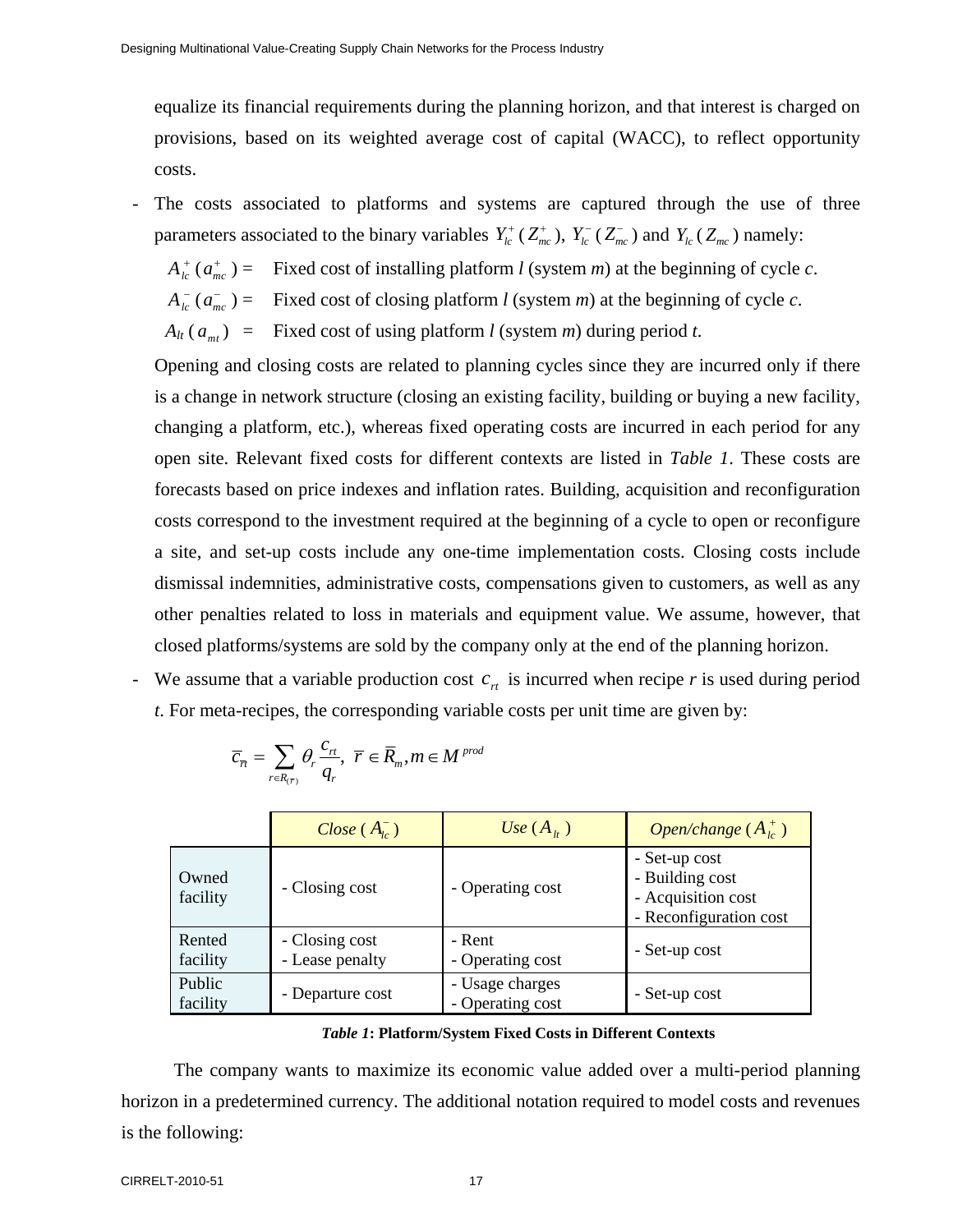- $c_{wt}$  = Unit variable cost of shared resource *w* in period *t*.
- $f_{paa'st}^h$  = Unit handling cost for the move of product *p* between activity *a* and activity *a'* on site *s* during period *t*.
- $f_{psnt}^o$  = Unit cost of the flow of product *p* between site *s* and location *n* paid by the origin during period *t* (this cost includes the customer-order processing cost, the shipping cost, the variable transportation cost and the inventory-in-transit holding cost).
- $f_{psnt}^{t}$  = Unit transportation cost of product *p* from site *s* to location *n* during period *t* (this cost is included in  $f_{psnt}^o$ ).
- $f_{pnst}^d$  = Unit cost of the flow of product  $p$  between location  $n$  and site  $s$  paid by destination *s* during period *t* (this cost includes the supply-order processing cost and the receiving cost).
- $f_{pvst}^v$  = Unit cost of the flow of product  $p$  between vendor  $v$  and site  $s$  paid by destination *s* during period *t* (this cost includes the product price  $\phi_{\text{avst}}$  and the variable transportation cost).
- $h_{pst}$  = Unit inventory holding cost of product *p* in site *s* for period *t*.

 $\overline{\pi}_{pst}$  = Average transfer price of product *p* shipped from site *s* during period *t*.

- $\hat{e}_{_{oo't}}$  = Forecasted exchange rate for period *t*, i.e. the number of units of country *o* currency by units of country  $o'$  currency (the index  $o = 0$  is given to the country of the parent company).
- $\delta_{pnst}$  = Import duty rate applied to the CIF price of product *p* when transferred from the country of node *n* to the country of site *s* for period *t*.
- $\omega_{\alpha t}$  $\equiv$  Income tax rate of country *o* for period *t*.
- α = The discount rate used by the company, based on the weighted average cost of capital (WACC).
- $\overline{\pi}_{ndt}$  = Average price of product *p* sold to demand zone *d* during period *t*.
- $R_{st}$  = Total site *s* revenues for period *t*.
- $C_{st}$  = Total site *s* expenses for period *t*.
- $M_{\alpha t}^+$  $=$ Operating profit made in country *o* during period *t*.
- $M_{\alpha t}^{-}$  $=$ Operating loss made in country *o* during period *t*.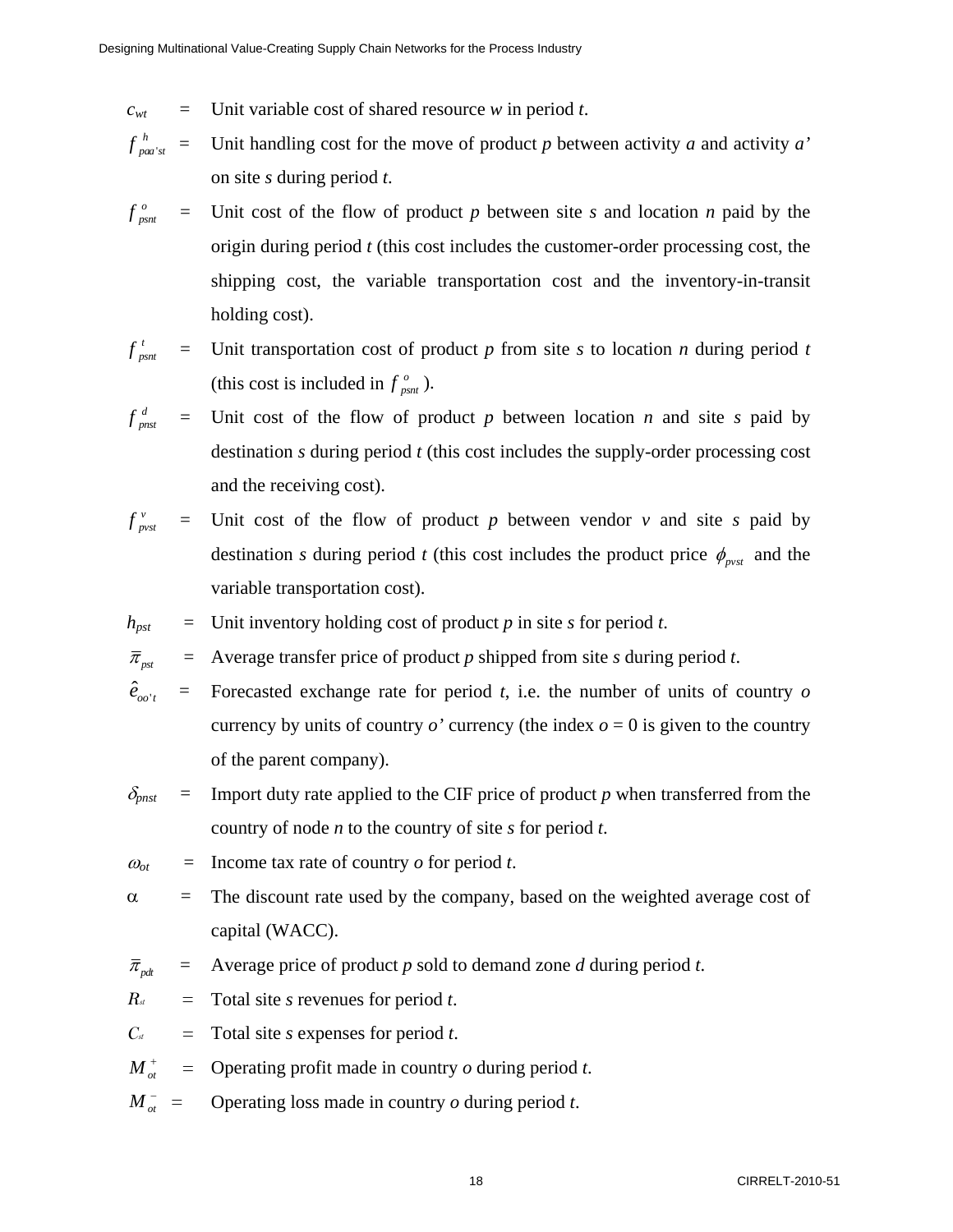Revenues and expenses incurred at different sites for a year (period) *t* are outlined in *Table 2*. The expression for the inflow transfer costs (a) is obtained by first converting the transfer prices and transportation costs in local currency and then by adding the applicable duties. A similar approach is used to calculate other revenues and expenses. The entries of this table can be used to calculate site revenues and expenses as follows:

$$
C_{d} = (a) + (b) + (c) + (d) + (e) + (f) + (g) + (h) + (i) + (j)
$$
\n
$$
s \in S^{pd}, t \in T
$$
\n(22)\n
$$
C_{d} = (a) + (b) + (c) + (e) + (f) + (g) + (i) + (j)
$$
\n
$$
s \in S^{d}, t \in T
$$
\n(23)\n
$$
R_{d} = (k) + (l)
$$
\n
$$
s \in S, t \in T
$$
\n(24)

Operating profits or loss can then be calculated as follows:

|          | $M_{ot}^+ - M_{ot}^- = \sum_{s \in S_o} (R_{st} - C_{st}), \quad o \in O, t \in T$ |                                                                                                                                                                                           | (25)                                                                                                                                                                                                |  |  |  |  |
|----------|------------------------------------------------------------------------------------|-------------------------------------------------------------------------------------------------------------------------------------------------------------------------------------------|-----------------------------------------------------------------------------------------------------------------------------------------------------------------------------------------------------|--|--|--|--|
|          |                                                                                    | Planning period $t \in T$                                                                                                                                                                 |                                                                                                                                                                                                     |  |  |  |  |
|          |                                                                                    | Distribution center                                                                                                                                                                       | Production-distribution center                                                                                                                                                                      |  |  |  |  |
|          |                                                                                    | $(s \in S^d)$                                                                                                                                                                             | $(s \in S^{pd})$                                                                                                                                                                                    |  |  |  |  |
|          | a) Inflow transfer costs                                                           |                                                                                                                                                                                           | $\sum_{a,a'\in A-\{\overline{a}\}}\overline{\sum_{p\in P_a^{out}\cap P_a^{in}}\sum_{s'\in N_{ps}^{in}}(1+\delta_{ps'st})\hat{e}_{o(s)o(s')t}(\overline{\pi}_{ps't}+f_{ps'st}^t)F_{p(s',a')(s,a)t}}$ |  |  |  |  |
|          | b) Raw materials                                                                   |                                                                                                                                                                                           | $\sum_{a\in A-\{1\}}\sum_{p\in P_a^{in}}\sum_{v\in V_{ps}}(1+\delta_{pvst})\hat{e}_{o(s)o(v)t}f_{pvst}^vF_{p(v,1)(s,a)t}$                                                                           |  |  |  |  |
|          | c) Receptions from<br>other sites                                                  | $\sum_{a, a' \in A - \{\overline{a}\}} \sum_{p \in P^{out}_{a} \cap P^{in}_a} \sum_{n \in N^{in}_{ps}} f^d_{p n s t} F_{p(n,a')(s,a)t}$                                                   |                                                                                                                                                                                                     |  |  |  |  |
|          | d) Production costs                                                                |                                                                                                                                                                                           | $\sum_{w \in W_s} c_{w t} x_{w t} + \sum_{m \in M_s^{prod}} \sum_{\overline{r} \in \overline{R}_m} \overline{c}_{\overline{r} t} X_{\overline{r} t}$                                                |  |  |  |  |
| Expenses | e) Operational fixed<br>costs                                                      | $\frac{\sum\limits_{l\in L_s}A_{lt}Y_{lc(t)}+\sum\limits_{m\in M_s}a_{mt}Z_{mc(t)}}{\sum\limits_{\sum} \sum\limits_{h_{pst}}\overline{I}_{pst}}$                                          |                                                                                                                                                                                                     |  |  |  |  |
|          | f) Order cycle and<br>safety stocks                                                |                                                                                                                                                                                           | $a \in A$ <sup>stor</sup> $p \in P_a^{out}$                                                                                                                                                         |  |  |  |  |
|          | g) Strategic inventory                                                             |                                                                                                                                                                                           | $\sum_{a \in A^{stor}} \sum_{p \in P^{out}_a} h_{pst} \sum_{m \in M_{\infty}} I_{pmst}$                                                                                                             |  |  |  |  |
|          | h) Handling costs                                                                  |                                                                                                                                                                                           | $\sum_{a\in A}\sum_{p\in P_a^{out}}\sum_{a'\in A_a^{out}}f_{paa'st}^hF_{p(s,a)(s,a't)}$                                                                                                             |  |  |  |  |
|          | Outflow to other sites<br>$\bf{1)}$                                                |                                                                                                                                                                                           | $\overline{\sum_{a,a'\in A-\{\overline{a}\}}\sum_{p\in P_a^{out}\cap P_a^{in}}\sum_{s'\in N_{ps}^{out}}f^o_{pss'}.F_{p(s,a)(s',a')t}}$                                                              |  |  |  |  |
|          | Outflow to demand<br>1)<br>zones                                                   | $\sum \sum \sum f_{psdt}^o F_{p(s,a)(d,\overline{a})t}$<br>$a \in A_{\overline{a}}^{in}$ $p \in P_{\overline{a}}^{in}$ $d \in D_{ns}$                                                     |                                                                                                                                                                                                     |  |  |  |  |
| Revenues | k) Outflow to other sites                                                          |                                                                                                                                                                                           | $\sum_{a,a'\in A-\{\overline{a}\}}\sum_{p\in P_a^{out}\cap P_a^{in}}\sum_{s'\in N_{ps}^{out}}(\overline{\pi}_{ps}+f_{pss't}^t)F_{p(s,a)(s',a')t}$                                                   |  |  |  |  |
|          | l) Outflow to demand<br>zones                                                      | $\overline{\sum_{\alpha}\sum_{\alpha} \sum_{\beta} \hat{e}_{o(s)o(d)t} \pi_{pdt} F_{p(s,a)(d,\overline{a})t}}$<br>$a \in A_{\overline{a}}^{in}$ $p \in P_{\overline{a}}^{in}$ $d \in D_n$ |                                                                                                                                                                                                     |  |  |  |  |

*Table 2***: Facilities Expenses and Revenues in Local Currency for a Given Period and Site**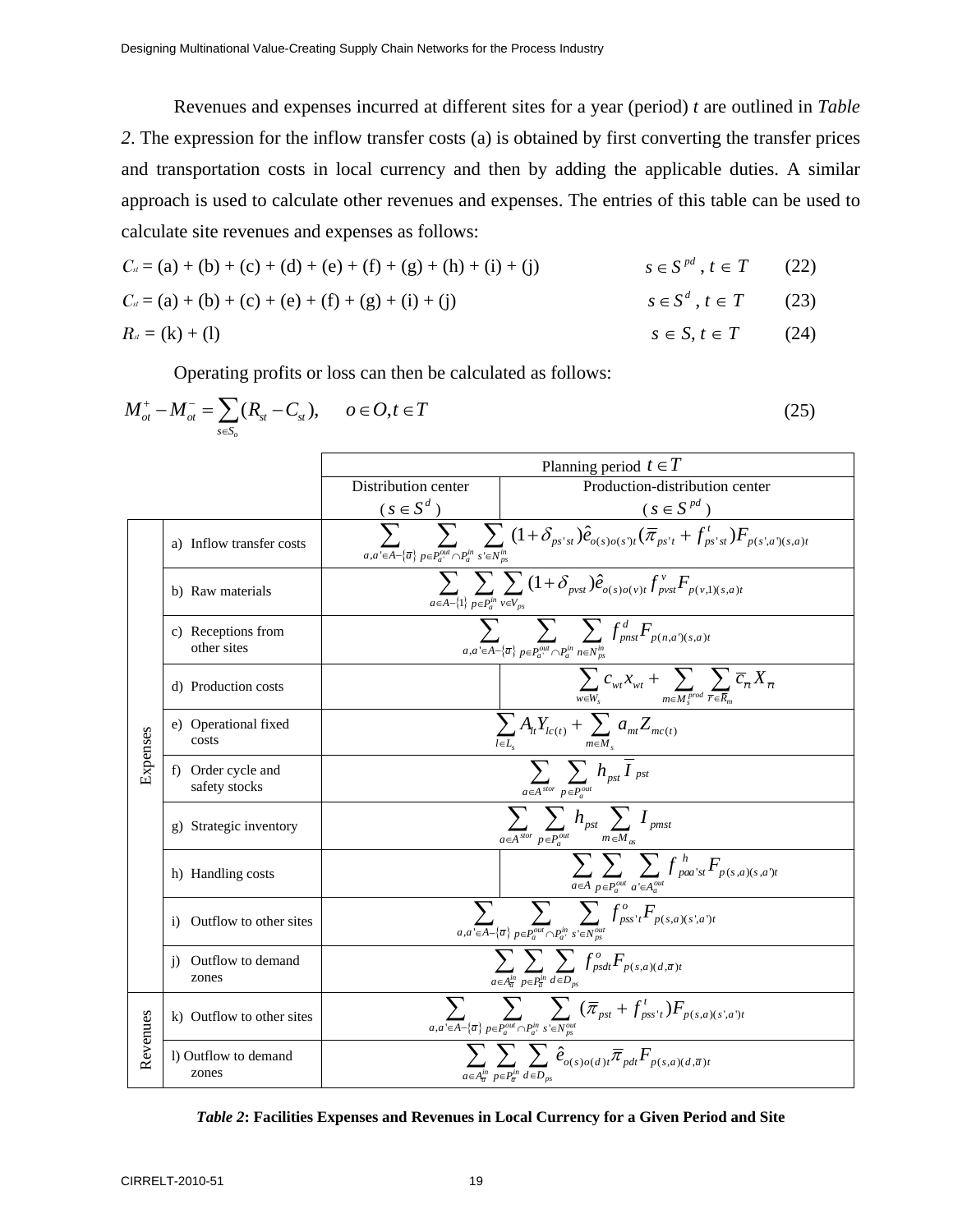Lainez *et al*. (2007) proposed a SCN design model for the chemical industry maximizing a corporate value metric, and they show that their approach yields better results than models with profit or NPV maximization objectives. Their work is based on Hugo and Pistikopoulos (2005) who were the first to consider the effects of depreciation, and the salvage value of the SCN. The design model recently proposed by Guillén and Grossman (2009) adopts a similar approach. In the following paragraph, we also adopt a value-based formulation, but we remove some ambiguities by making a clear distinction between accounting depreciation and financial amortization, and we provide a more detailed representation of financial requirements.The purpose of our model is to maximize the value added over a multi-period planning horizon. This can be done by maximizing the corporate value (*CV*) given by:

$$
CV = \sum_{t \in T} \left[ \frac{FCF_t}{(1+\alpha)^t} \right] + \frac{SVC_{|T|}}{(1+\alpha)^{T}}
$$
\n(26)

The first term of this objective function is the sum of discounted *free cash flows* (*FCFt*) over the planning periods. Recall that  $\alpha$  is the cost of capital associated to the WACC. Annual  $FCF_t$  are defined as the difference between *net annual earnings* (*NAE<sub>t</sub>*) and *financial requirements* (*FRt*) (Yucesan, 2007). The second term is the discounted *salvage value of the company* ( $SVC_{\text{TT}}$ ). It is given by the book value of the fixed assets acquired by the company minus the total depreciation made along the planning horizon (Guillén and Grossman, 2009). It may be seen as the residual value of the total investment made. However, in order not to overestimate the value of the company, the residual value of its debt must also be taken into account. More specifically, at the corporate level, the annual  $FCF_t$  and the horizon-end  $SVC_{\text{TT}}$  can be defined as follows:

$$
FCF_t = \sum_{\varphi \in O} \hat{e}_{0\varphi t} (NOPAT_{\varphi t} + \omega_{\varphi t}Dep_{\varphi t}) - \sum_{\varphi \in O} \hat{e}_{0\varphi t} (WCR_{\varphi t} + CapExp_{\varphi t})
$$
  
\n
$$
NAF_t
$$
  
\n
$$
SVC_{|T|} = \sum_{\varphi \in O} \sum_{c \in C} \hat{e}_{0\varphi t (c)}FA_{\varphi c} - \sum_{\varphi \in O} \sum_{t \in T} \hat{e}_{0\varphi t}Dep_{\varphi t} - \sum_{t \in FH - T} \overline{FR}_t + SVC_{|T|}^0
$$

where:

 $NOPAT_{at}$  = Net operating profit after tax (NOPAT) in country *o* for year *t*.

 $Dep_{\alpha t}$  = Annual accounting depreciation of the total fixed assets acquired by the company in country  $o$  in planning cycles  $1, \ldots, c(t)$ , based on the straight-line depreciation method.

 $WCR_{\alpha t}$  = Working capital requirements in country *o* for year *t* (interests + inventories + other financials).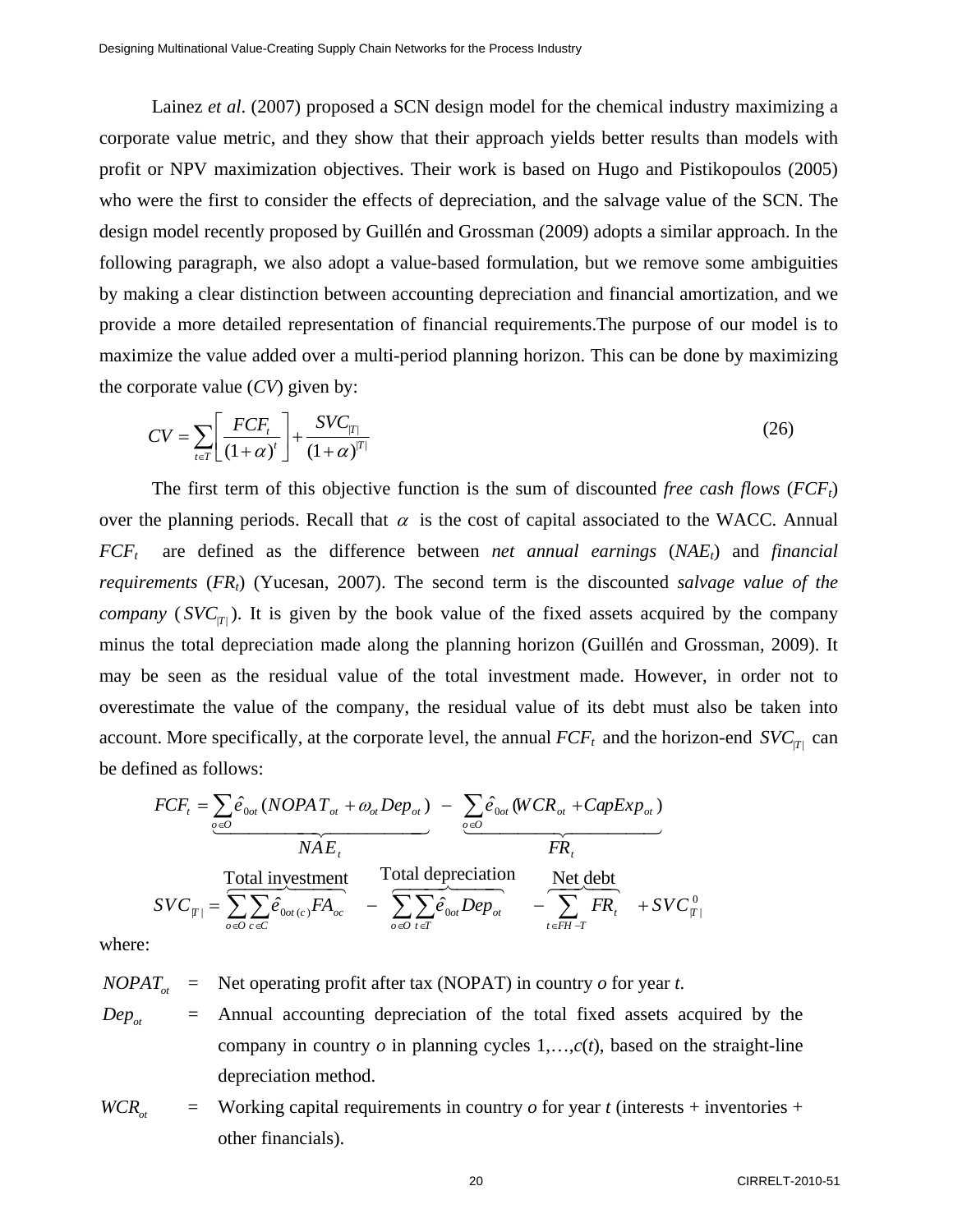*CapExp<sub>ot</sub>* = Capital expenditures in country *o* for year *t* (fixed assets + closing costs).

 $FA_{\infty}$  = Fixed assets in country *o* related to investments made in planning cycle *c*.

 $SVC^{0}_{|T|}$  = Residual value at the end of the horizon of the platforms/systems already installed before the optimization (constant).

These variables are explained in more details in the following paragraphs. Note that when the financial horizon of the company (*FH*) is shorter than the planning horizon (*T*) used, the last term of the expression for the horizon-end  $SVC_{|T|}$  is dropped. In most practical context, however, we have  $T \subset FH$  and there is a net debt at the end of the planning horizon.

As can be seen,  $NAE_t$  is based on the NOPAT and the total accounting depreciation used as tax shield for a given country over a fiscal period. However, in the NOPAT calculation, divisions realizing profits need to be distinguished from divisions making losses since there is no income tax to pay on losses. This yield:

$$
NOPAT_{\sigma t} = (1 - \omega_{\sigma t})M_{\sigma t}^{+} - M_{\sigma t}^{-}, \quad o \in O, \ t \in T
$$

Based on the straight line depreciation method, the yearly depreciation is given by:

$$
Dep_{ot} = Dep_{ot}^{0} + \sum_{c' \leq c(t)} \sum_{l \in L_{v}} \left[ \left( \frac{A_{lc}^{+}}{EL_{l}} \right) Y_{lc}^{+} + \sum_{m \in M_{l}} \left( \frac{a_{mc'}^{+}}{EL_{m}} \right) Z_{mc'}^{+} \right], \quad o \in O, t \in T
$$

where  $EL_1$  and  $EL_m$  are respectively the length of the economic life of platform *l* and system *m* in planning periods,  $Dep_{ot}^0$  is the depreciation in year *t* for the platforms and systems in use at the beginning of the planning horizon which have not reached the end of their economic life, and L<sub>o</sub> is the set of potential platforms for country  $o \in O$ , i.e.  $L_o = \bigcup_{s \in S} L_s$ . Note that  $Dep_{ot}^0$  is a known constant.

Financial requirements are defined over the planning horizon in terms of capital expenditures (*CapExp*) and working capital requirements (*WCR*). More specifically, we have:

Financial requirements = Fixed assets + Closing costs + Interests + Inventories + Other financials  

$$
\underbrace{CapExp}_{CapExp} + \underbrace{Interests + Inventories + Other financials}_{WCR}
$$

Financial requirements cover all strategic investments and the strategic costs generated by such investments, and they are crucial for the welfare and survival of the company. Consequently, they must be supported equitably by the cash flows of the company over its financial horizon. For this reason, we assume that the  $FR_t$ 's are the same for all the periods  $t \in FH$  of the financial horizon, i.e. that: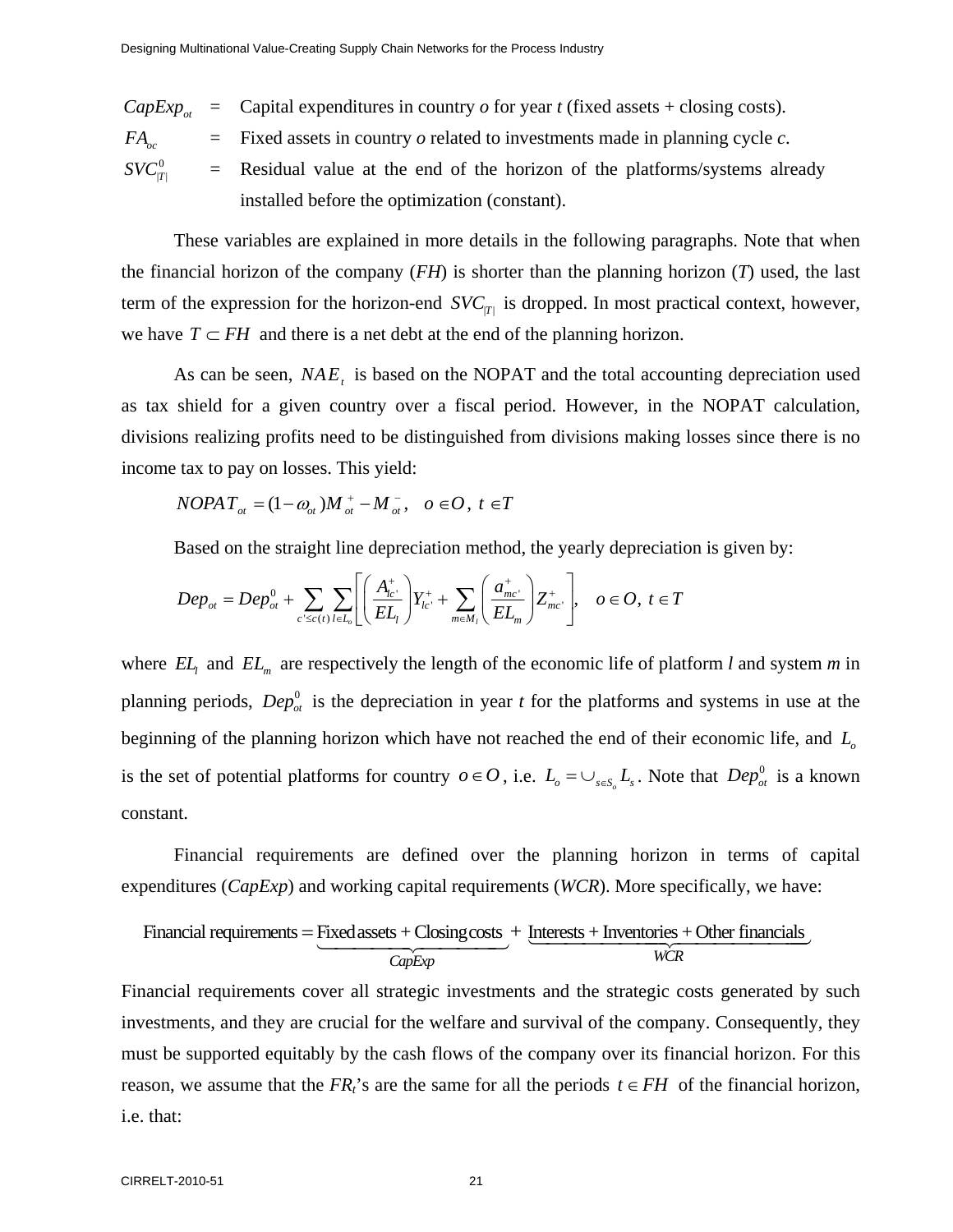Designing Multinational Value-Creating Supply Chain Networks for the Process Industry

$$
FR_{t} = FR = \frac{\sum_{o \in O} \sum_{c \in C} \hat{e}_{0 \text{ot}(c)} FR_{oc}}{|FH|}, \forall t \in FH
$$

The financial requirements for country *o* in planning cycle *c* are given by:

$$
FR_{oc} = FA_{oc} + CC_{oc} + \sum_{t \in T_c} Inv_{ot} + Int_{oc} + OF_{oc}, o \in O, c \in C
$$

where:

 $CC_{\infty}$  = Closing costs incurred in country *o* for cycle *c*.

- $Inv_{ot}$  $=$  Value of the inventory held in country  $o$  at the end of period  $t$ .
- $Int_{oc}$  $=$  Interest charges in country  $\sigma$  for cycle  $c$ .
- $OF_{oc}$  = Other financials (banking charges, contract signatures, real options fees, credit protection fees, currency hedging charges…) incurred in country *o* for cycle *c*. In our context, they are assumed to be a known constant.

Using the decision variables and the cost parameters defined previously we also have:

$$
FA_{oc} = \sum_{l \in L_o} (A_{lc}^+ Y_{lc}^+ + \sum_{m \in M_l} a_{mc}^+ Z_{mc}^+), o \in O, c \in C
$$
  
\n
$$
CC_{oc} = \sum_{l \in L_o} (A_{lc}^+ Y_{lc}^- + \sum_{m \in M_l} a_{mc}^- Z_{mc}^-), o \in O, c \in C
$$
  
\n
$$
Inv_{ot} = \sum_{s \in S_o} \sum_{p \in P^{stor}} \overline{\pi}_{pst} \sum_{m \in M_s^{stor}} I_{pms}, o \in O, t \in T
$$
  
\n
$$
Int_{oc} = \alpha (FA_{oc} + CC_{oc} + \sum_{t \in T_c} Inv_{ot}), o \in O, c \in C
$$

#### **SCN design model**

Based on the previous discussion, the design model proposed to optimize the structure of the multinational company network takes the following form:

$$
\max CV = \sum_{t \in T} \left[ \frac{FCF_t}{(1+\alpha)^t} \right] + \frac{SVC_{|T|}}{(1+\alpha)^{|T|}}
$$
\n(DM)

subject to

• Financial variables definition constraints:

$$
FCF_t - NAE_t + FR_t = 0, \quad t \in T
$$
\n
$$
(27)
$$

$$
SVC_{|T|} - \sum_{o \in O} \sum_{c \in C} \hat{e}_{0ot(c)} FA_{oc} + \sum_{o \in O} \sum_{t \in T} \hat{e}_{0ot} Dep_{ot} + \sum_{t \in FH - T} FR_t = 0
$$
\n(28)

$$
NAE_t - \sum_{o \in O} e_{0ot} \left[ (1 - \omega_{ot}) M_{ot}^+ - M_{ot}^- + \omega_{ot} Dep_{ot} \right] = 0, \quad t \in T
$$
\n(29)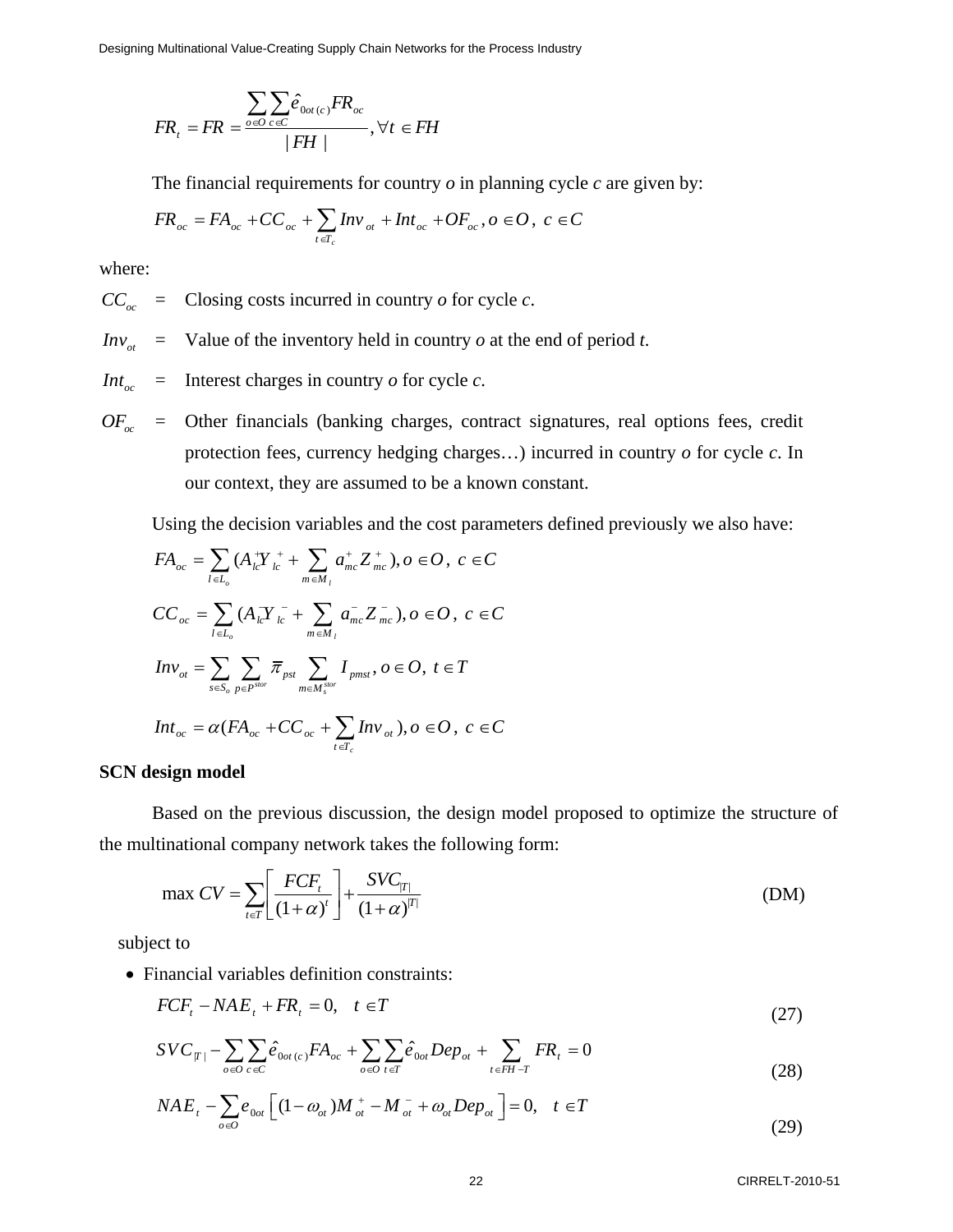$$
Dep_{ot} - \sum_{c' \leq c(t)} \sum_{l \in L_0} \left[ \left( \frac{A_{lc'}^+}{EL_l} \right) Y_{lc'}^+ + \sum_{m \in M_l} \left( \frac{a_{mc'}^+}{EL_m} \right) Z_{mc'}^+ \right] = Dep_{ot}^0, \quad o \in O, \ t \in T
$$
\n(30)

$$
|FH| |FR_t - \sum_{o \in O} \sum_{c \in C} \hat{e}_{0ot(c)} FR_{oc} = 0, \quad t \in T
$$
\n
$$
(31)
$$

$$
FR_{oc} - (FA_{oc} + CC_{oc} + \sum_{t \in T_c} Inv_{ot} + Int_{oc}) = OF_{oc}, o \in O, c \in C
$$
 (32)

$$
FA_{oc} - \sum_{l \in L_o} \left[ A_{lc}^+ Y_{lc}^+ + \sum_{m \in M_l} a_{mc}^+ Z_{mc}^+ \right] = 0, \quad o \in O, c \in C
$$
\n(33)

$$
CC_{oc} - \sum_{l \in L_o} \left[ A_{lc}^{-} Y_{lc}^{-} + \sum_{m \in M_l} a_{mc}^{-} Z_{mc}^{-} \right] = 0, \quad o \in O, c \in C
$$
\n(34)

$$
Inv_{ot} - \sum_{s \in S_o} \sum_{p \in P^{stor}} \overline{\pi}_{pst} \sum_{m \in M^{stor}_{s}} I_{pmst} = 0, \qquad o \in O, t \in T
$$
\n(35)

$$
Int_{oc} = \alpha (FA_{oc} + CC_{oc} + \sum_{t \in T_c} Inv_{ot}), o \in O, c \in C
$$
\n(36)

- Supply market constraints (1) and (2)
- Sales market constraints (3) and (4)
- Facility platform, space and exclusive systems constraints  $(5)$ ,  $(6)$ ,  $(7)$ ,  $(8)$  and  $(9)$
- Optional platforms and systems integrity constraints (10), (11), (12) and (13)
- Production activity flow equilibrium constraints (14) and (15)
- Inventory accounting constraints (16) and (17)
- Order cycle and safety stock accounting constraint (18)
- Storage and production capacity constraints (19), (20), and (21)
- Facilities revenue, expense and margin definitions (22), (23), (24) and (25)
- Non-negativity constraints and binary variable definition constraints

(DM) is a large scale mix-integer program (MIP).

## **5. Computational Issues, Implementation and Results**

### **Test case and solution method**

The case elaborated to test the design model proposed is based on data provided by our pulp and paper industry partners and obtained from public pulp and paper databases. A decision support system, developed using SQL Server 2003, Microsoft Excel 2003, VB.net 2005, Concert 2.0 and CPLEX 11.2, was implemented to validate the model. The application developed is used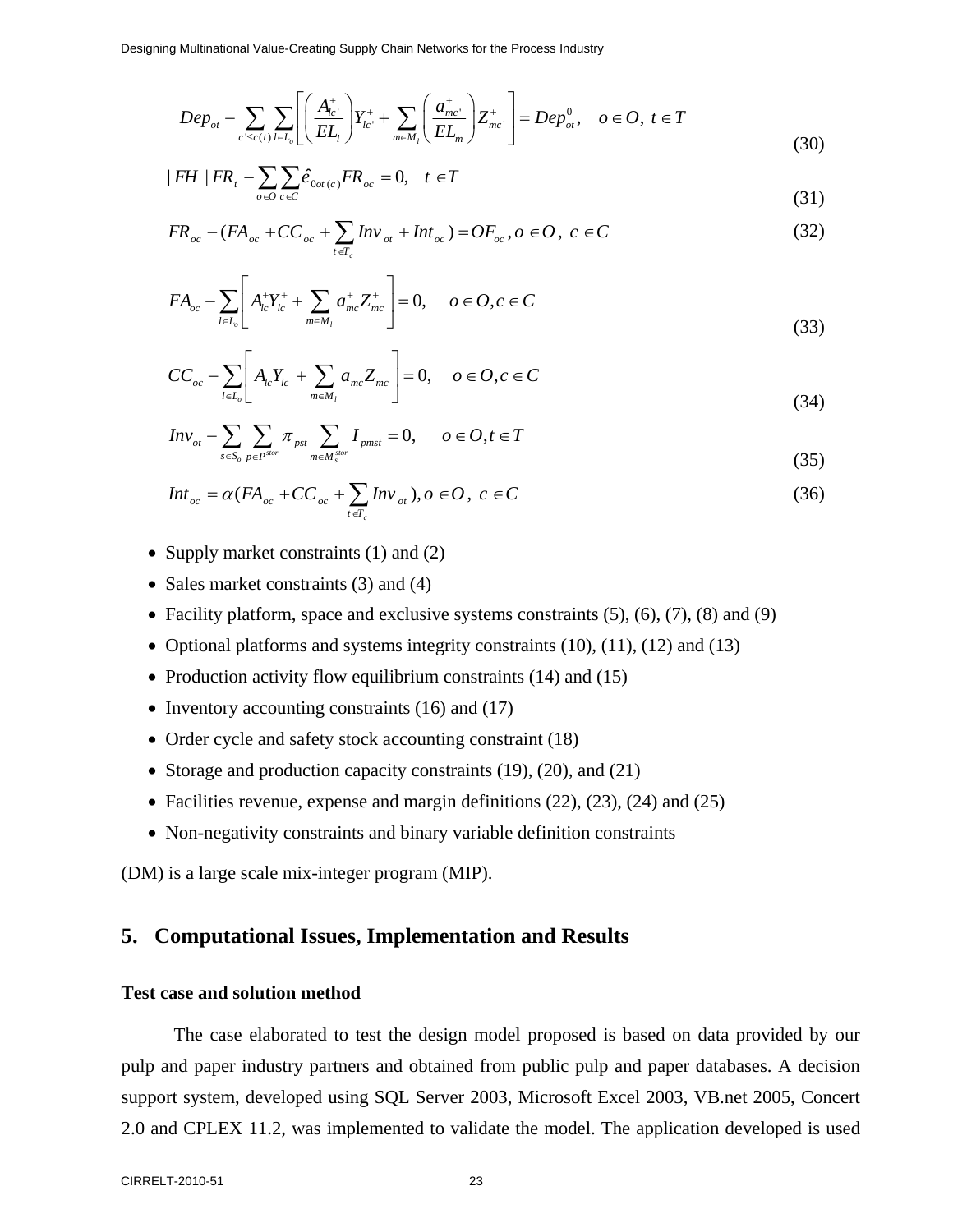to generate arcs, flows and capacity options, to compute distances and flow costs, to extend data to the multiple period horizon, etc. When modeling fixed costs, a financing scheme of 8 years with a 6% interest rate is utilized. When generating flows, an 800 miles maximum distance service policy is applied. The planning horizon covers five one year cycles. The characteristics of the case study are summarized in *Table 3*. The activity graph considered is described in *Figure 1*, and the nodes of the network are located in Canada and the United States.

| Suppliers                               |     |
|-----------------------------------------|-----|
| Mills                                   |     |
| Converters (internal and external)      | 4   |
| Distribution centres                    | 10  |
| Demand nodes                            | 495 |
| Potential platforms                     | 45  |
| Potential systems                       | 240 |
| Raw materials and intermediate products | 32  |
| Finished products                       | 11  |
| Activities                              | 14  |
| Recipes                                 | 250 |

#### *Table 3***: Characteristics of the Case Study**

The model proposed is a large MIP, and when considering a long planning horizon, it becomes difficult to solve with CPLEX. When using CPLEX 11.2 to reach an optimal solution, some instances of our test case required several days of computation on a Pentium Quad-core server with 8GB of Ram. However, for all the test cases solved to optimality, we noted that the optimal solution was found before a 1% gap was reached. Consequently, to reduce computational times, the test problems in this section were solved with a MIP gap optimality tolerance of 1%. Also, in order to decrease computational times further, a number of valid cuts were introduced. The first cut is similar to constraint (5) and it states that, for each cycle, at most one original platform can be opened for a given site:

$$
\sum_{l \in L_s^{\sigma}} Y_{lc}^+ \le 1, \qquad s \in S \, , c \in C \tag{C1}
$$

The second and third cuts state that if a platform/system is opened at the beginning of cycle *c* then it must be operational during this cycle:

$$
Y_{lc}^+ \leq Y_{lt(c)}, \qquad l \in L, c \in C
$$
 (C2)

$$
Z_{mc}^{+} \leq Z_{mt(c)}, \qquad m \in M, c \in C
$$
 (C3)

The two last cuts state that a platform/system cannot be closed at the beginning of a cycle unless it was operational during the preceding period.

$$
Y_{l_c}^- \leq Y_{l_l(c)-1}, \qquad l \in L, c \in C
$$
 (C4)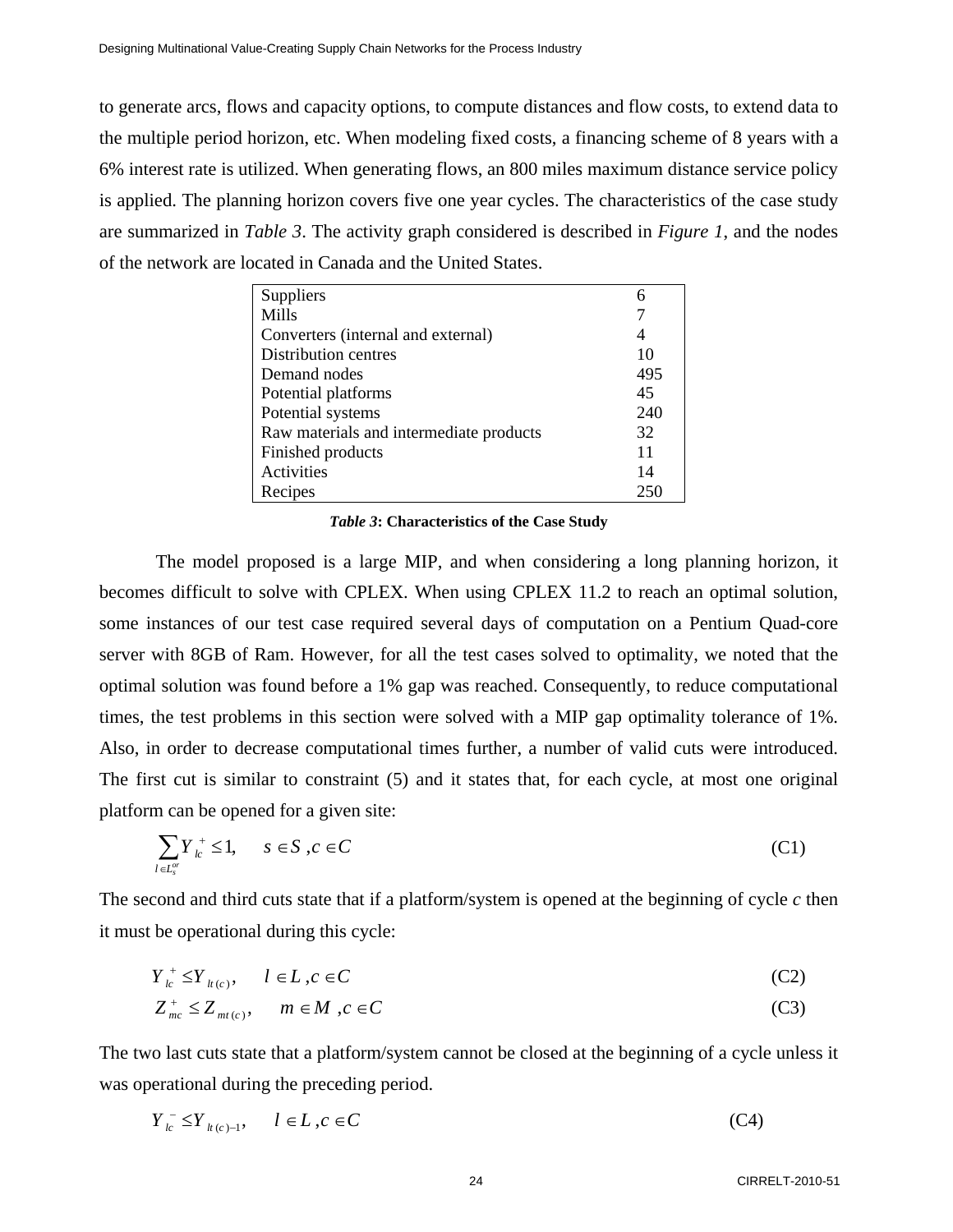Designing Multinational Value-Creating Supply Chain Networks for the Process Industry

$$
Z_{mc}^{-} \leq Z_{mt(c)-1}, \qquad m \in M \quad, c \in C
$$
 (C5)

These two measures reduced the computational times by a factor of 10.

#### **Numerical results**

A sensitivity analysis was performed over the model parameters with uncertain values in order to evaluate their impact on the solution of the problem. According to Martel et al. (2005), manufacturing costs in the Canadian pulp and paper industry are dominated by the costs of materials (70%), production salaries (16%) and energy (14%). Also, the Canadian pulp and paper industry exports over 85% of its total production, and exchange rates were responsible for a 20% earnings cut in 2005. Consequently, the impact of variations in exchange rates, energy costs, raw material market prices and demand forecasts is examined. *Table 4* presents the parameter values tested. For exchange rates, pessimistic, likely and optimistic scenarios are considered. However, for the other parameters, only 2 alternatives are examined. The combination of all these settings results in 24 different scenarios.

| <b>Parameter</b>     | <b>Setting 1</b> | Setting 2                                                               | <b>Setting 3</b> |
|----------------------|------------------|-------------------------------------------------------------------------|------------------|
| <b>Exchange rate</b> | 0.8\$CAN/\$US    | 1.12\$CAN/\$US                                                          | 1.45\$CAN/\$US   |
| <b>Demand level</b>  | Forecast         | $+20\%$ in sheets demand and -20% in<br>newsprint from the $3rd$ period |                  |
| <b>Energy costs</b>  | Current costs    | 25% increase                                                            |                  |
| <b>Market prices</b> | Current prices   | 20% increase in Log and $BEPT$<br>prices                                |                  |

1) BEP: Bleached Eucalyptus Pulp

*Table 4***: Parameter Settings for Sensitivity Analysis** 

We assumed that the network had to be optimized from scratch, i.e. that no sites were opened at the beginning of the planning horizon. This allows us to study tradeoffs between cash flows, investments and salvage value more easily for this capital intensive industry. Numerical results are presented in *Table 5*. For each scenario considered, the optimal objective function value (*CV*), the total discounted *NAE*, the total *FR* and the discounted *SVC* are given. By plotting *CV* against *NAE* in *Graph 1*, we see at first glance that exchange rate fluctuations have dramatic impacts on the results of the company. Fluctuations in demand forecasts, energy costs and market prices however have little effect on *CV* and *NAE*. On the other end, their impact on *FR* and *SVC* is more pronounced, as can be seen in *Graph 2* and *Graph 3*.

*Table 6* presents the number of each type of sites opened in Canada and in the US. As can be seen, the number of opened mills is the same for all scenarios. However, the number of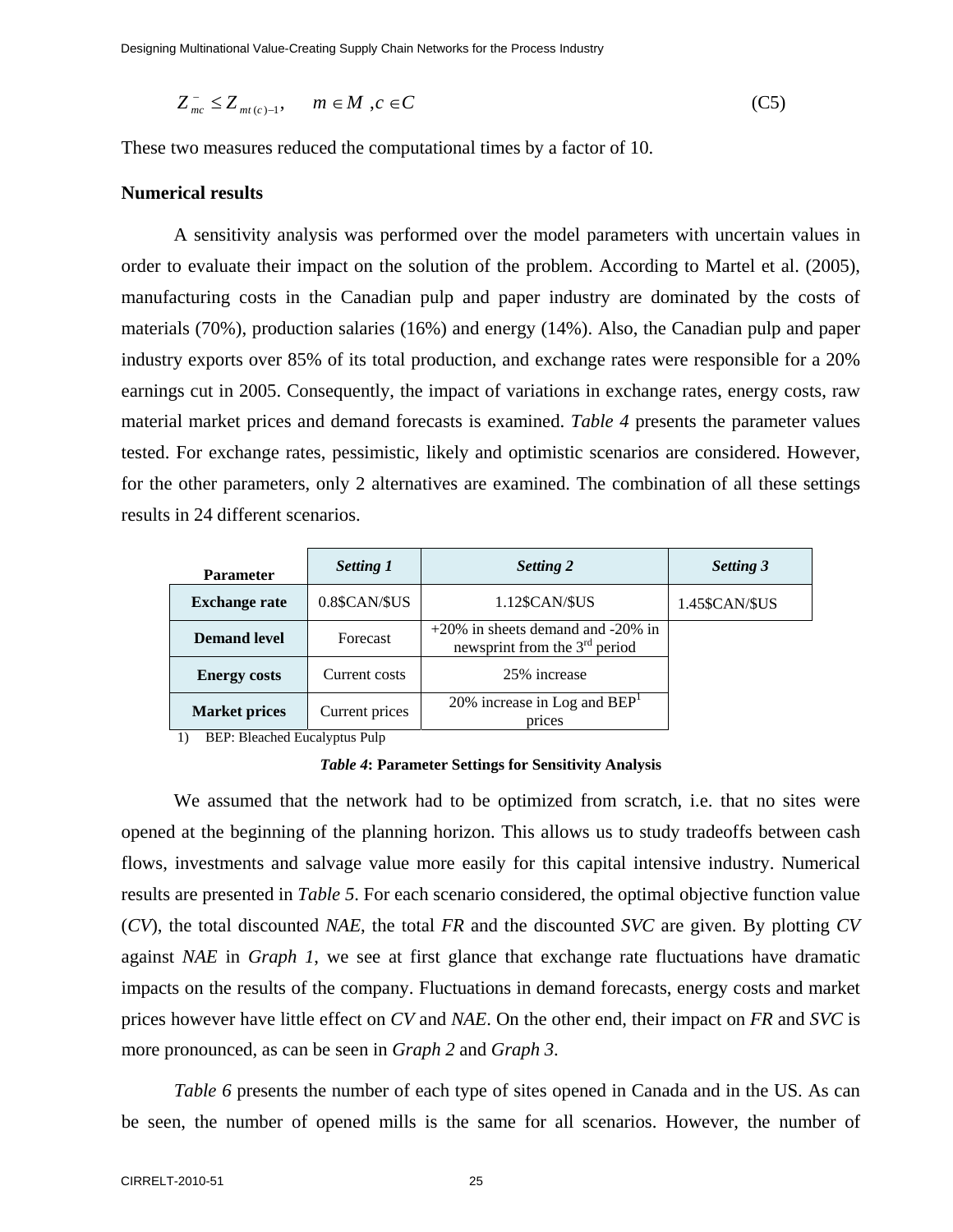distribution centers (DC) increases when the value of the Canadian dollar decreases. When the Canadian dollar is weak, more warehouses are opened in Canada. On the other end, when the Canadian dollar is strong, an external converter is always used. Most of the sites are opened in the USA, which is to be expected since about 90% of the demand comes from US ship-to-points. Overall, this shows that the network design provided by the model is sensitive to exchange rate fluctuations, but that it is robust with respect to demand and market price fluctuations. These results corroborate those found in Liu and Sahinidis (1995).

| <b>Scenario</b> | (ER, D, E, MP)   | CV            | <b>Total NAE</b> | <b>Total FR</b> | <b>SVC</b>  |
|-----------------|------------------|---------------|------------------|-----------------|-------------|
| 1               | (S1, S1, S1, S1) | 2874571159    | 4 937 361 512    | 2 172 620 400   | 277 106 550 |
| 2               | (S1, S1, S2, S1) | 2 848 701 899 | 4 890 745 115    | 2 152 253 600   | 277 068 700 |
| 3               | (S1, S1, S1, S2) | 2 875 873 094 | 4 941 730 786    | 2 180 404 400   | 281 037 550 |
| 4               | (S1, S1, S2, S2) | 2 848 701 899 | 4 890 745 117    | 2 152 253 600   | 277 068 700 |
| 5               | (S1, S2, S1, S1) | 2 921 245 337 | 5 024 111 275    | 2 217 254 400   | 289 393 800 |
| 6               | (S1, S2, S2, S1) | 2 892 068 001 | 4 985 590 908    | 2 221 052 400   | 292 549 550 |
| $\overline{7}$  | (S1, S2, S1, S2) | 2 921 245 337 | 5 024 111 275    | 2 217 254 400   | 289 393 800 |
| 8               | (S1, S2, S2, S2) | 2 892 068 001 | 4 985 590 908    | 2 221 052 400   | 292 549 550 |
| 9               | (S2, S1, S1, S1) | 4 049 846 943 | 6 817 760 531    | 2 744 657 280   | 351 005 304 |
| 10              | (S2, S1, S2, S1) | 4 031 318 413 | 6750 304 818     | 2 718 054 480   | 348 800 010 |
| 11              | (S2, S1, S1, S2) | 4 064 889 710 | 6790498339       | 2 644 049 600   | 342 680 240 |
| 12              | (S2, S1, S2, S2) | 4 031 277 790 | 6 749 880 765    | 2718 054 480    | 349 640 010 |
| 13              | (S2, S2, S1, S1) | 4 142 761 464 | 6 970 652 219    | 2824942480      | 356 457 010 |
| 14              | (S2, S2, S2, S1) | 4 111 581 251 | 6 927 641 004    | 2823895280      | 357 269 710 |
| 15              | (S2, S2, S1, S2) | 4 142 761 464 | 6 970 652 219    | 2824942480      | 356 457 010 |
| 16              | (S2, S2, S2, S2) | 4 111 581 251 | 6 927 641 004    | 2 823 895 280   | 357 269 710 |
| 17              | (S3, S1, S1, S1) | 5 461 970 876 | 8 821 384 134    | 2 992 140 912   | 389 617 383 |
| 18              | (S3, S1, S2, S1) | 5 428 704 993 | 8786923898       | 3 017 318 840   | 403 373 550 |
| 19              | (S3, S1, S1, S2) | 5 479 172 892 | 8 839 532 474    | 2 987 415 912   | 388 390 458 |
| 20              | (S3, S1, S2, S2) | 5428704993    | 8786923901       | 3 017 318 840   | 403 373 550 |
| 21              | (S3, S2, S1, S1) | 5 569 180 631 | 8 998 539 419    | 3 055 833 912   | 408 951 258 |
| 22              | (S3, S2, S2, S1) | 5 528 410 437 | 8 962 016 577    | 3 093 252 100   | 416 831 638 |
| 23              | (S3, S2, S1, S2) | 5 569 180 631 | 8 998 539 419    | 3 055 833 912   | 408 951 258 |
| 24              | (S3, S2, S2, S2) | 5 528 410 437 | 8 962 016 577    | 3 093 252 100   | 416 831 638 |

*Table 5***: Numerical Results for the Scenarios Considered** 



*Graph 1***: CV and NAE Values for the Scenarios Considered**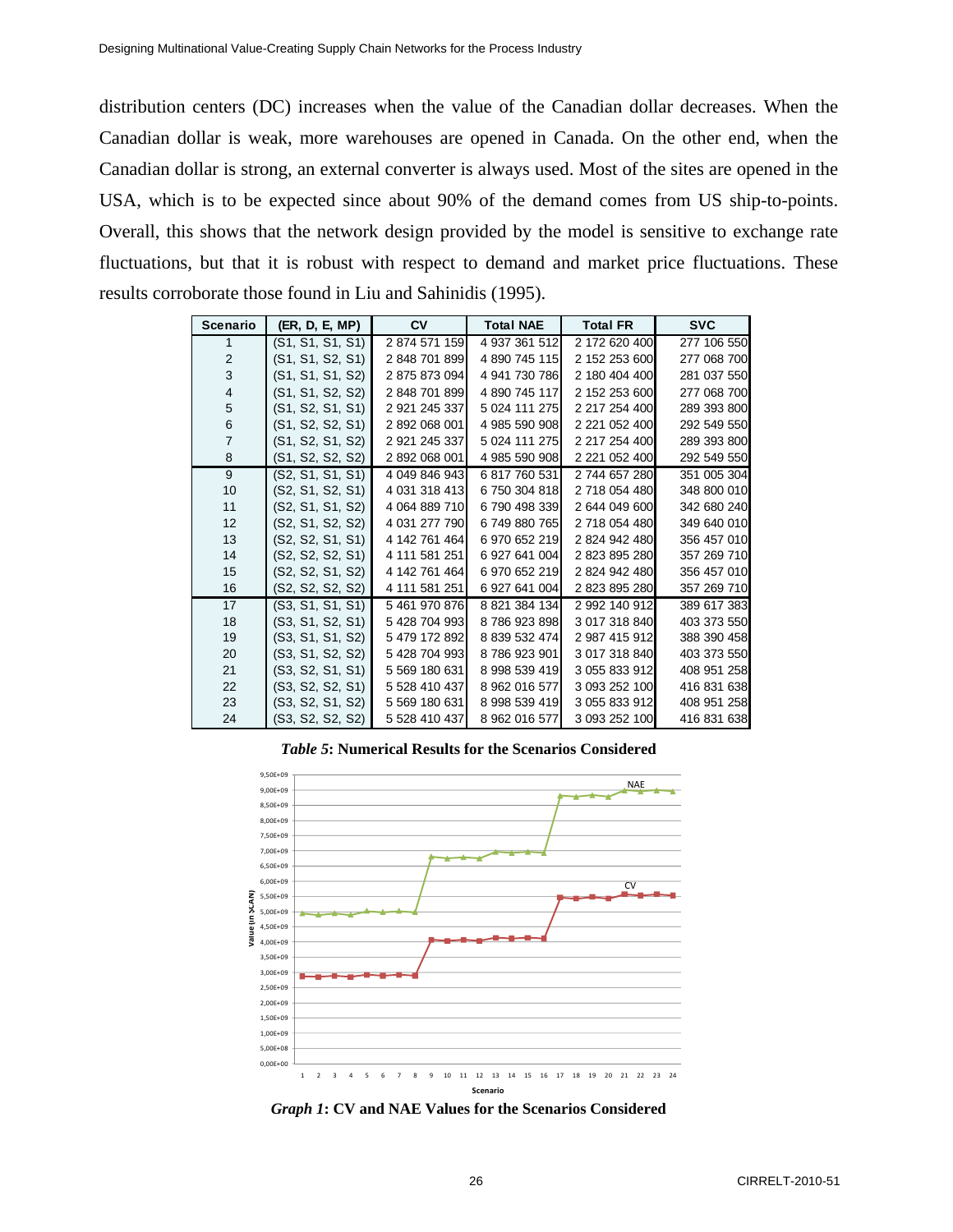



| Scenario                | (ER, D, E, MP)   | Open mills     | Open DCs | Open<br>converters | <b>CAN</b>              | <b>USA</b> | <b>TOTAL</b> |
|-------------------------|------------------|----------------|----------|--------------------|-------------------------|------------|--------------|
| $\mathbf{1}$            | (S1, S1, S1, S1) | 4              | 5        |                    | 1                       | 9          | 10           |
| $\overline{2}$          | (S1, S1, S2, S1) | 4              | 5        |                    | 1                       | 9          | 10           |
| 3                       | (S1, S1, S1, S2) | 4              | 5        |                    |                         | 9          | 10           |
| $\overline{\mathbf{4}}$ | (S1, S1, S2, S2) | 4              | 5        |                    |                         | 9          | 10           |
| 5                       | (S1, S2, S1, S1) | 4              | 5        |                    |                         | 9          | 10           |
| $\,6$                   | (S1, S2, S2, S1) | 4              | 5        |                    |                         | 9          | 10           |
| $\overline{7}$          | (S1, S2, S1, S2) | 4              | 5        |                    |                         | 9          | 10           |
| 8                       | (S1, S2, S2, S2) | 4              | 5        |                    | 1                       | 9          | 10           |
| 9                       | (S2, S1, S1, S1) | 4              | 6        |                    | 1                       | 9          | 10           |
| 10                      | (S2, S1, S2, S1) | 4              | 6        |                    |                         | 9          | 10           |
| 11                      | (S2, S1, S1, S2) | 4              | 6        | 1                  |                         | 10         | 11           |
| 12                      | (S2, S1, S2, S2) | 4              | 6        |                    |                         | 9          | 10           |
| 13                      | (S2, S2, S1, S1) | 4              | 6        |                    |                         | 9          | 10           |
| 14                      | (S2, S2, S2, S1) | 4              | 6        |                    |                         | 9          | 10           |
| 15                      | (S2, S2, S1, S2) | 4              | 6        |                    |                         | 9          | 10           |
| 16                      | (S2, S2, S2, S2) | 4              | 6        |                    | 1                       | 9          | 10           |
| 17                      | (S3, S1, S1, S1) | $\overline{4}$ | 8        |                    | 3                       | 9          | 12           |
| 18                      | (S3, S1, S2, S1) | 4              | 7        |                    | $\overline{2}$          | 10         | 12           |
| 19                      | (S3, S1, S1, S2) | 4              | 8        |                    | 3                       | 9          | 12           |
| 20                      | (S3, S1, S2, S2) | 4              | 7        |                    | $\overline{\mathbf{c}}$ | 10         | 12           |
| 21                      | (S3, S2, S1, S1) | 4              | 8        |                    | 3                       | 9          | 12           |
| 22                      | (S3, S2, S2, S1) | 4              | 8        |                    | 3                       | 10         | 13           |
| 23                      | (S3, S2, S1, S2) | 4              | 8        |                    | 3                       | 9          | 12           |
| 24                      | (S3, S2, S2, S2) | 4              | 8        |                    | 3                       | 10         | 13           |

#### *Table 6***: Open Sites for the Scenarios Considered**

In order to investigate the importance of considering platform and system options in the design model, even under deterministic demand, we solved a version of the model not including any platform/system options for three typical scenarios. The financial results obtained are given in *Table 7*. As can be seen, for some scenarios, the model including options provides an increase in corporate value (CV) of close to 1%. When no options are available, the SCN designed includes several small focused mills supporting two or three activities. When options are available, however, the SCN designed includes fewer mills, but most of them are larger integrated mills with some system upgrades during the planning horizon. This is illustrated in *Figure 5* for the Windsor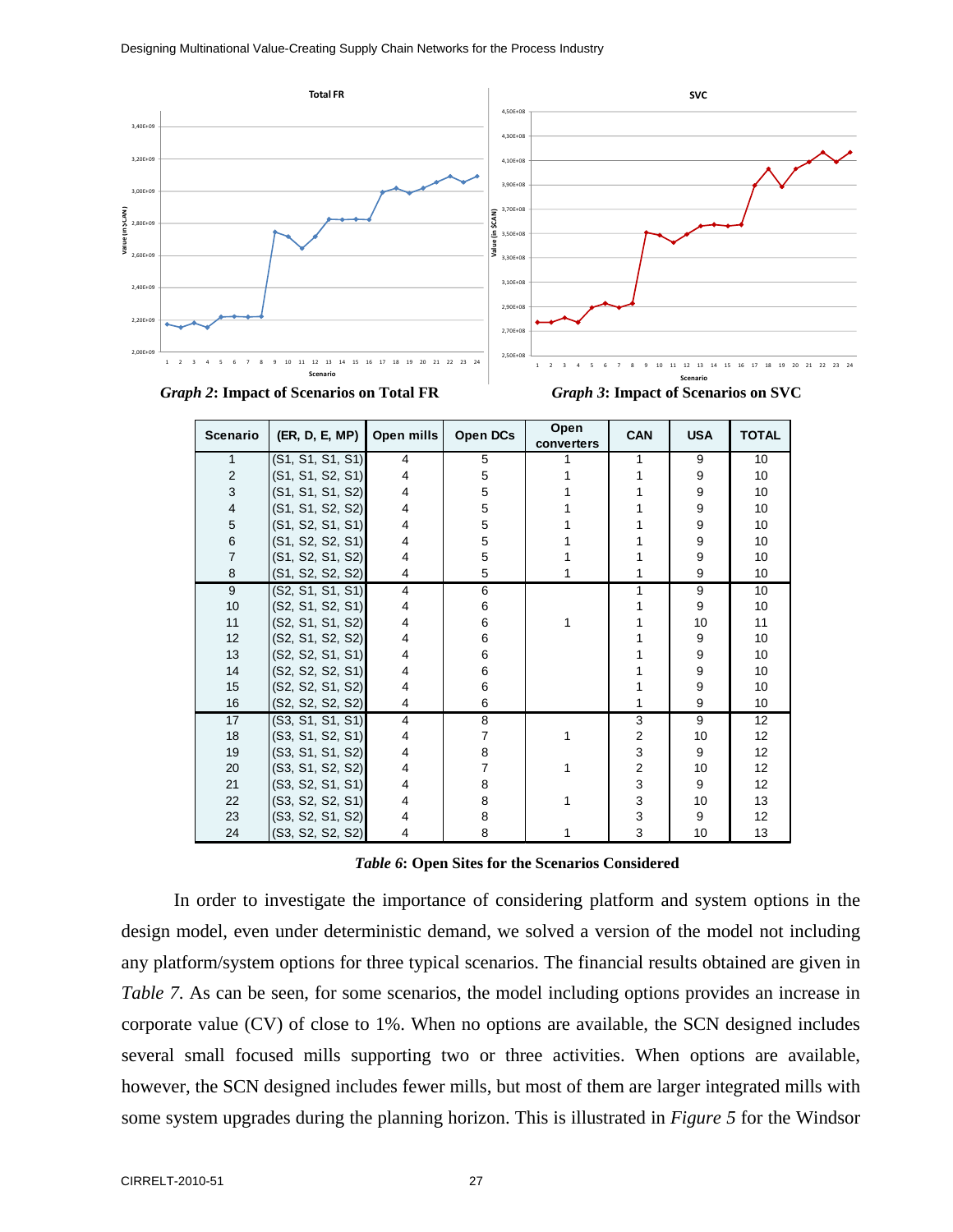Mill, a facility that is opened in most designs under most scenarios. As can be seen, when options are available, more and larger systems are implemented and, for the pulp production activity, the Kraft and thermo-mechanical pulp system (Kraft & TMS S1) implemented at the beginning of the horizon is upgrader in planning cycle 2 to permit bleaching. The model with options procures more flexibility to accommodate demand and thus it increases the CV of the company, which shows that it is valuable to use a multi-cycle model with platform and system options.

| <b>Scenario</b> | CV with no options | CV with options | % CV increase |
|-----------------|--------------------|-----------------|---------------|
|                 | \$2 848 579 241    | \$2 874 571 159 | 0.91%         |
| $Q*$            | \$4 049 846 943    | \$4 071 081 802 | 0.52%         |
| $17*$           | \$5 435 553 787    | \$5 479 147 663 | 0,80%         |

\*These problems were solved with a MIP gap optimality tolerance of 0.1%





*Figure 5***: Windsor Mill Optimal Design With and Without Options for Scenario 17** 

Total runtimes are plotted in *Graph 4*. There is a great difference in runtimes when settings change. Again, exchange rate fluctuations influence total runtimes, especially for scenarios with a strong Canadian dollar. The more difficult problems considered could be solved in less than 8 hours of computational time. The problems solved have a realistic size, mainly when taking into account the fact that we assumed that the whole network could be reengineered. In practice, one would typically optimize only a subset of the network in a reengineering project, and consider that some of the company platforms and systems must be preserved. We experimented with larger versions of the problem including more options and different network structures. In some cases the model obtained could not be solved in a reasonable amount of time. This stresses the fact that the difficulty of solving the type of model proposed in the paper must not be underestimated.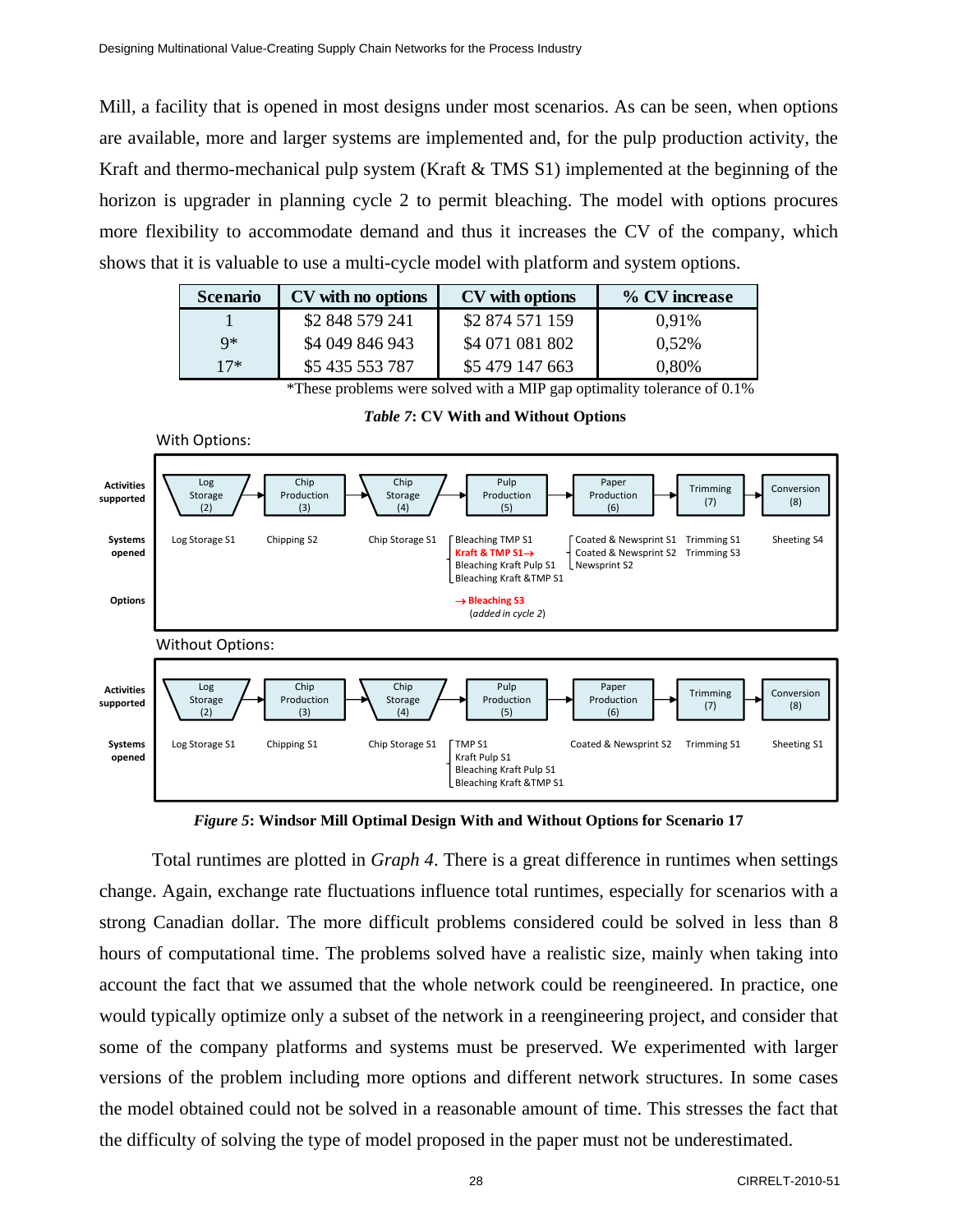Designing Multinational Value-Creating Supply Chain Networks for the Process Industry



*Graph 4***: Total Runtime (minutes)** 

## **6. Conclusion**

This paper proposes a multinational supply chain network design model for the process industry. The model is based on the mapping of a conceptual activity graph, depicting supply chain processes, onto potential platforms and systems associated to production-distribution sites. Its objective is to maximize corporate value added over a planning horizon, based on a performance measurement framework embedding accepted financial, accounting as well as logistic costs measurement concepts. A case study, elaborated from real pulp and paper industry data, is used to validate the model, and a sensitivity analysis is performed to demonstrate its viability over a broad range of business conditions. Our experimental results demonstrate the usefulness of the approach, and they show that exchange rates have a major impact on design decisions and earnings.

The usefulness of the platform and system options concept is also demonstrated, even under deterministic demand. However, in order to select the best real options available, a stochastic version of the model would have to be solved. The model proposed can be easily transformed into a scenario-based two stage stochastic program with recourse, where first cycle design decisions are made here and now and recourse decisions, associated to activity levels and design adjustments, are optimized for each plausible future scenario (Klibi and Martel, 2009). This stochastic model would be huge, but it could be approximated using a sample of scenarios generated using Monte Carlo methods. The resulting sample average approximation (SAA) model would however be much larger than its deterministic version, and heuristic methods would have to be used to spawn near-optimal supply chain network designs.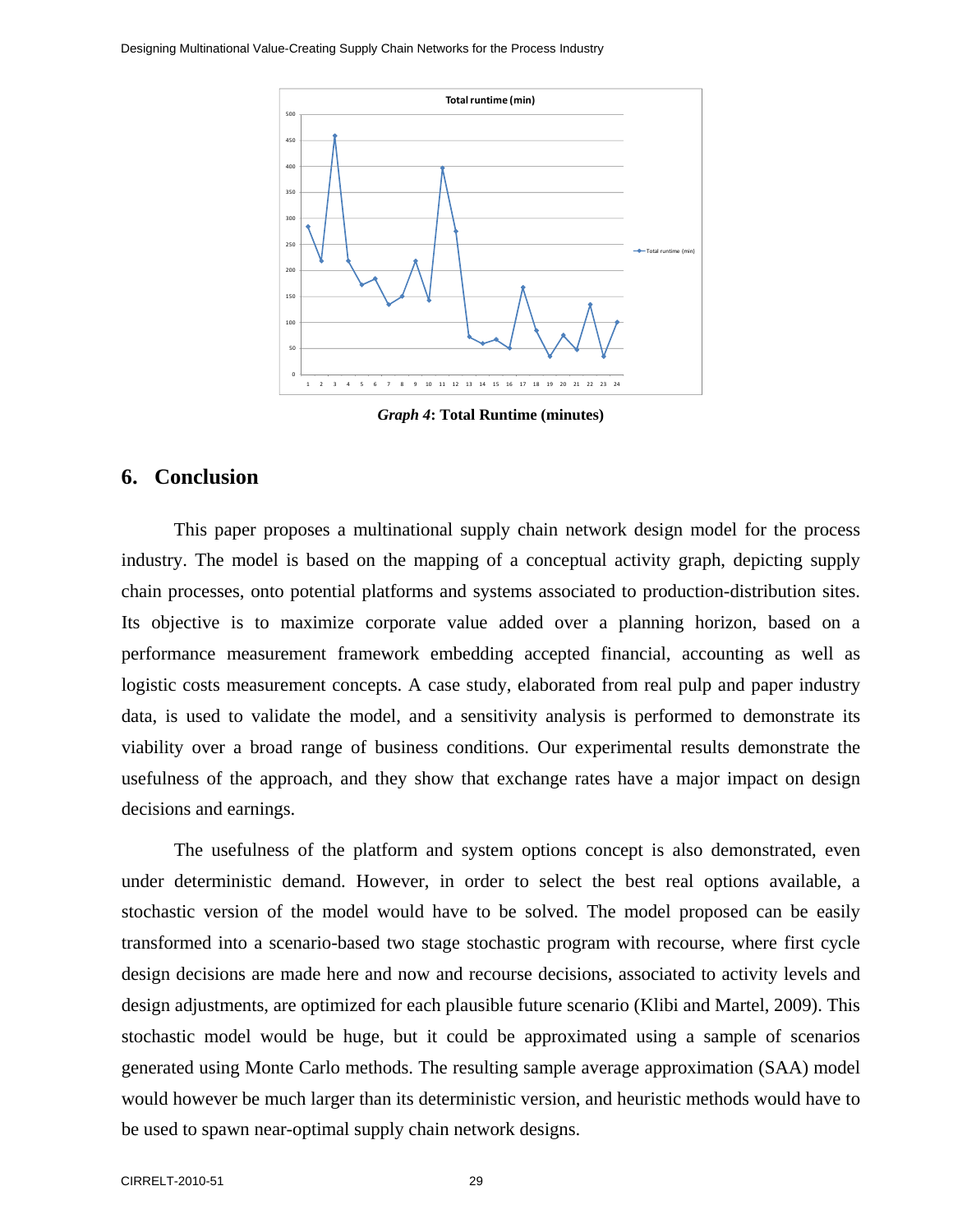# **7. References**

- 1. Amrani H., Martel A., Zufferey N. and Makeeva P., A Variable Neighborhood Search Heuristic for the Design of Multicommodity Production-Distribution Networks with Alternative Facility Configuration, forthcoming in OR Spectrum, 2010.
- 2. Benders, P., Northup W. and Shapiro J., Practical Modeling for Resource Management, Harvard Business Review, March-April, pp. 163-173, 1981.
- 3. Berning G., Brandenburg M., Gürsoy K., Mehta V. and Tölle F.J., "An integrated system solution for supply chain optimization in the chemical process industry", *OR Spectrum*, Vol.24, pp.371-401, 2002.
- 4. Bok J.K., Grossmann I.E. and Park S., "Supply Chain Optimization in Continuous Flexible Process networks", *Ind. Eng. Chem. Res.*, Vol.39, N°5, pp.1279-1290, 2000.
- 5. Brown G.G., Graves G.W. and Honczarenko M.D., "Design and Operation of a Multicommodity Production/Distribution System using Primal Goal Decomposition", *Management Science*, Vol.33, N°11, pp.1469-1480, 1987.
- 6. Dogan K. and Goetschalckx M., "A Primal Decomposition Method for the Integrated Design of Multi-Period Production-Distribution Systems", IIE Transactions, Vol. 31, pp. 1027-1036, 1999.
- 7. Eppen G., Martin R. K. and Schrage L., "A Scenario Approach to Capacity Planning", *Operations Research*, Vol.37, pp. 517-527, 1989.
- 8. Everett G., Aoude S. and Philpott A., "Capital Planning in the Paper Industry using COMPASS", *ORSNZ Conference*, 2001.
- 9. Everett G., Philpott A. and Cook G., "Capital Planning Under Uncertainty at Fletcher Challenge Canada", *ORSNZ Conference*, 2000.
- 10. Geoffrion A. and Graves G., Multicommodity Distribution System Design by Benders Decomposition, *Man. Sci.*, Vol.20, pp.822-844, 1974.
- 11. Grunow M., Gũnther H.-O. and Yang G., "Plant co-ordination in pharmaceutics supply networks", *OR Spectrum*, Vol.25, pp.109–141, 2003.
- 12. Goetschalckx M., Vidal C.J. and Dogan K., "Modeling and design of global logistics systems: A review of integrated strategic and tactical models and design algorithms", *European Journal of Operational Research*, Vol.143, pp.1-18, 2002.
- 13. Guillén-Gosbalez G. and Grossmann I.E., "Optimal Design and Planning of Sustainable Chemical Supply Chains Under Uncertainty", *AIChE Journal*, Vol.55, N°1, pp.99-121, 2009.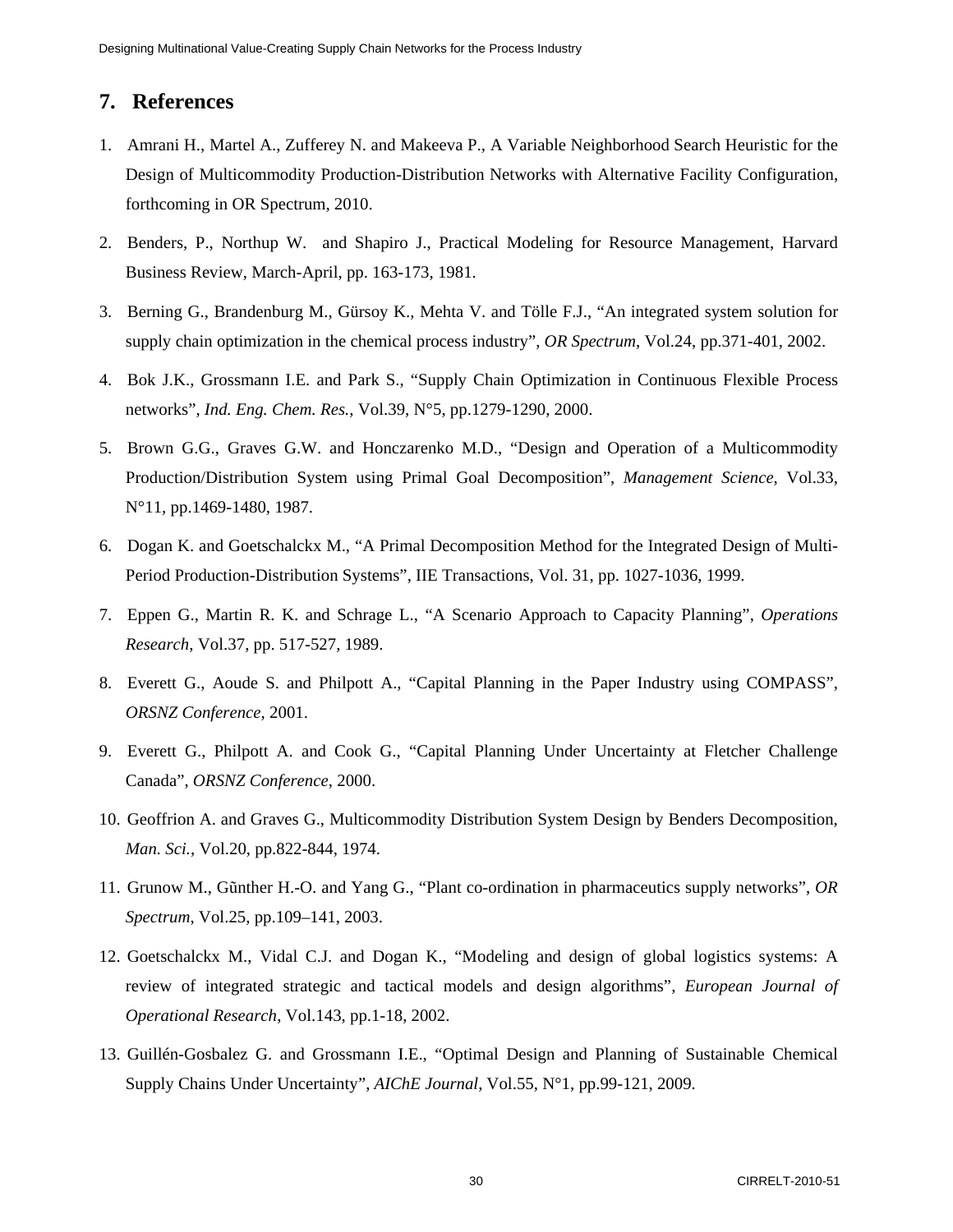- 14. Hugo A. and Pistikopoulos E.N., "Environmentally conscious long-range planning and design of supply chain networks", J. Clean Prod., Vol.13, pp.1471, 2005.
- 15. Iyer R.R. and Grossmann I.E., "A Bilevel Decomposition Algorithm for Long-Range Planning of Process Networks", *Ind. Eng. Chem. Res.*, Vol.37, pp.474-481, 1998.
- 16. Kallrath J., "Combined strategic and operational planning an MILP success story in chemical industry", *OR Spectrum*, Vol.24, N°3, pp.315-341, 2002.
- 17. Klibi W. and Martel A, "The design of effective and robust supply chain networks", CIRRELT Research Paper CIRRELT-2009-28, Université Laval, 2009.
- 18. Klibi W., Martel A. and Guitouni A., "The Design of Robust Value-Creating Supply Chain Networks: A Critical Review", *European Journal of Operational Research*, 203(2), 283-293, 2010.
- 19. Klose A. and Drexl A., "Facility location models for distribution system design", *European Journal of Operational Research*, 162, 4-29, 2005.
- 20. Lainez J.M., Guillén-Gosbalez G., Badell M., Espũna A. and Puigjaner L., "Integrating process operations and finances for the optimal design of chemical supply chains",  $17<sup>th</sup>$  European Symposium on Computer Aided-Process Engineering, 2007.
- 21. Lakhal S., Martel A., Kettani O. and Oral M., "On the Optimization of Supply Chain Networking Decisions", *European Journal of Operational Research*, 129-2, 259-270, 2001.
- 22. Lakhal S., Martel A., Oral M. and Montreuil B., "Network Companies and Competitiveness: A Framework for analysis", *European Journal of Operational Research*, 118-2, 278-294, 1999.
- 23. Liu M.L. and Sahinidis N.V., "Computational Trends and Effects of Approximations on MILP Model for Process Planning", *Ind. Eng. Chem. Res.*, Vol.34, N°5, pp.1662-1673, 1995.
- 24. Martel A., "The Design of Production-distribution Networks: A Mathematical Programming Approach", In Geunes J. and Pardalos P.M. (eds.), *Supply Chain Optimization*, Kluwer Academic Publishers, 2005.
- 25. Martel A., M'Barek W. and D'Amours S., "International Factors in the Design of Multinational Supply Chains: The Case of Canadian Pulp and Paper Companies", Working Paper DT-2005-AM-3, Centor, 2005 (published in French in: *Revue Gestion*, Vol 31, pp. 85-96, 2006).
- 26. Meijboom B. and Obel B., "Tactical coordination in a multi-location and multi-stage operations structure: A model and a pharmaceutical company case", Omega, Vol.35, pp.258-273, 2007.
- 27. Meixell M.J. and Gargeya V.B., "Global Supply Chain Design: A Literature Review and Critique", *Transportation Research*, Part E 41, pp.531-550, 2005.